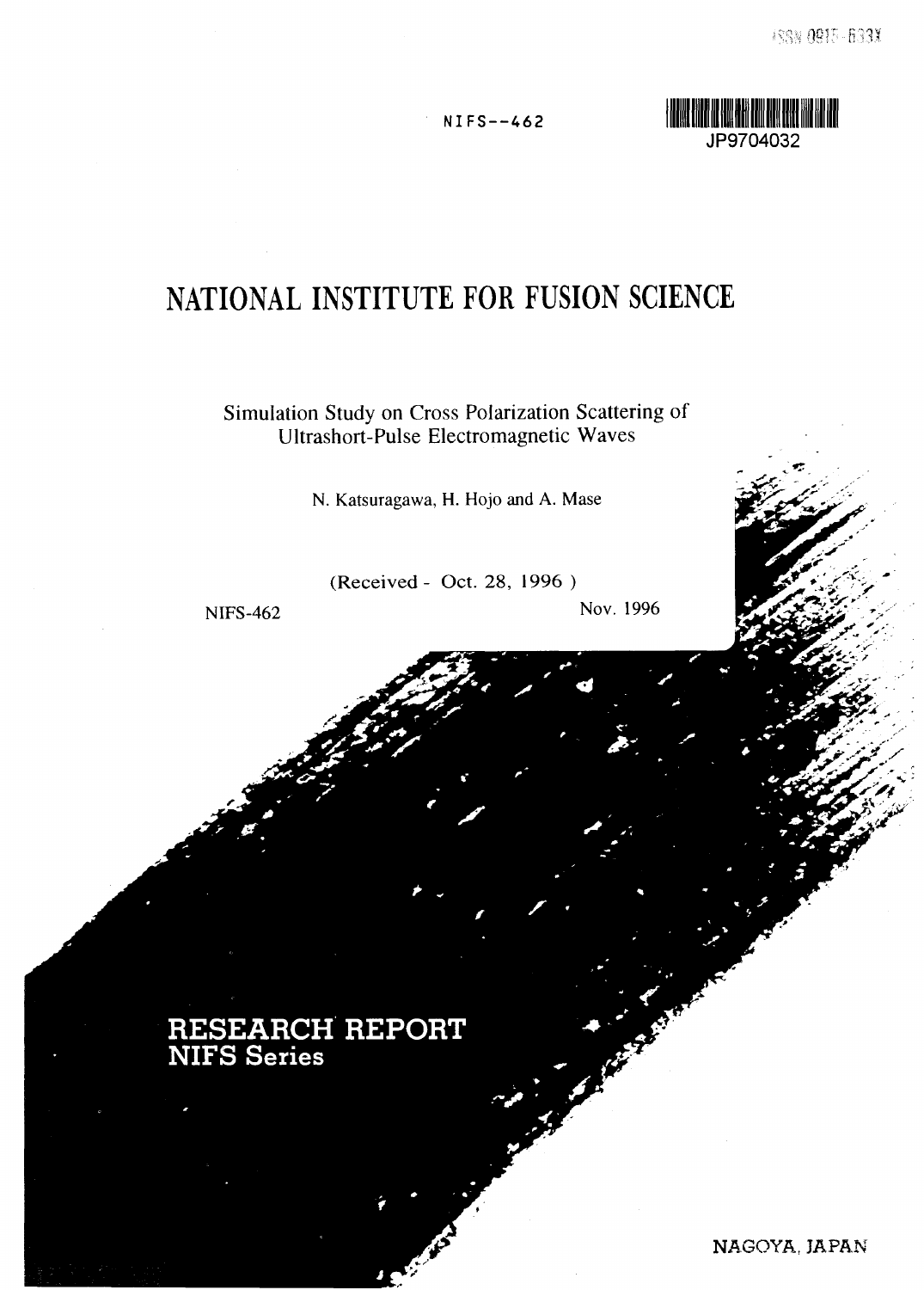This report was prepared as a preprint of work performed as a collaboration research of the National Institute for Fusion Science (NIFS) of Japan. This document is intended for information only and for future publication in a journal after some rearrangements of its contents.

Inquiries about copyright and reproduction should be addressed to the Research Information Center, National Institute for Fusion Science, Nagoya 464-01, Japan.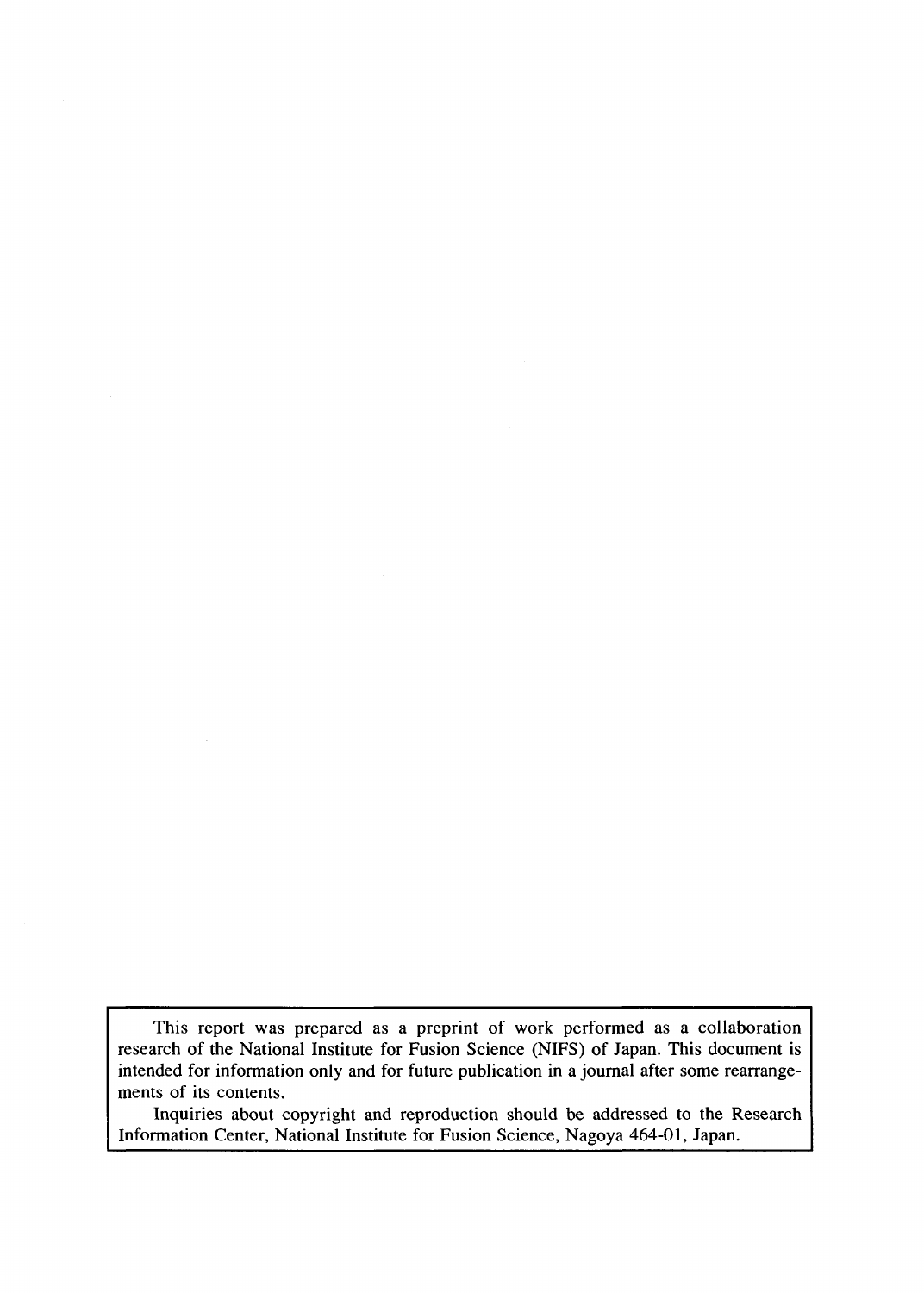### **Simulation Study on Cross Polarization Scattering of Ultrashort-Pulse Electromagnetic Waves**

Naoki KATSURAGAWA, Hitoshi HOJO and Atushi MASE

*Plasma Research Center, University of Tsukuba, Tsukuba 305*

KEYWORDS: cross polarization scattering, ultrashort-pulse microwave, plasma diagnostic, magnetic fluctuation, Bragg resonance

 $\sim 10$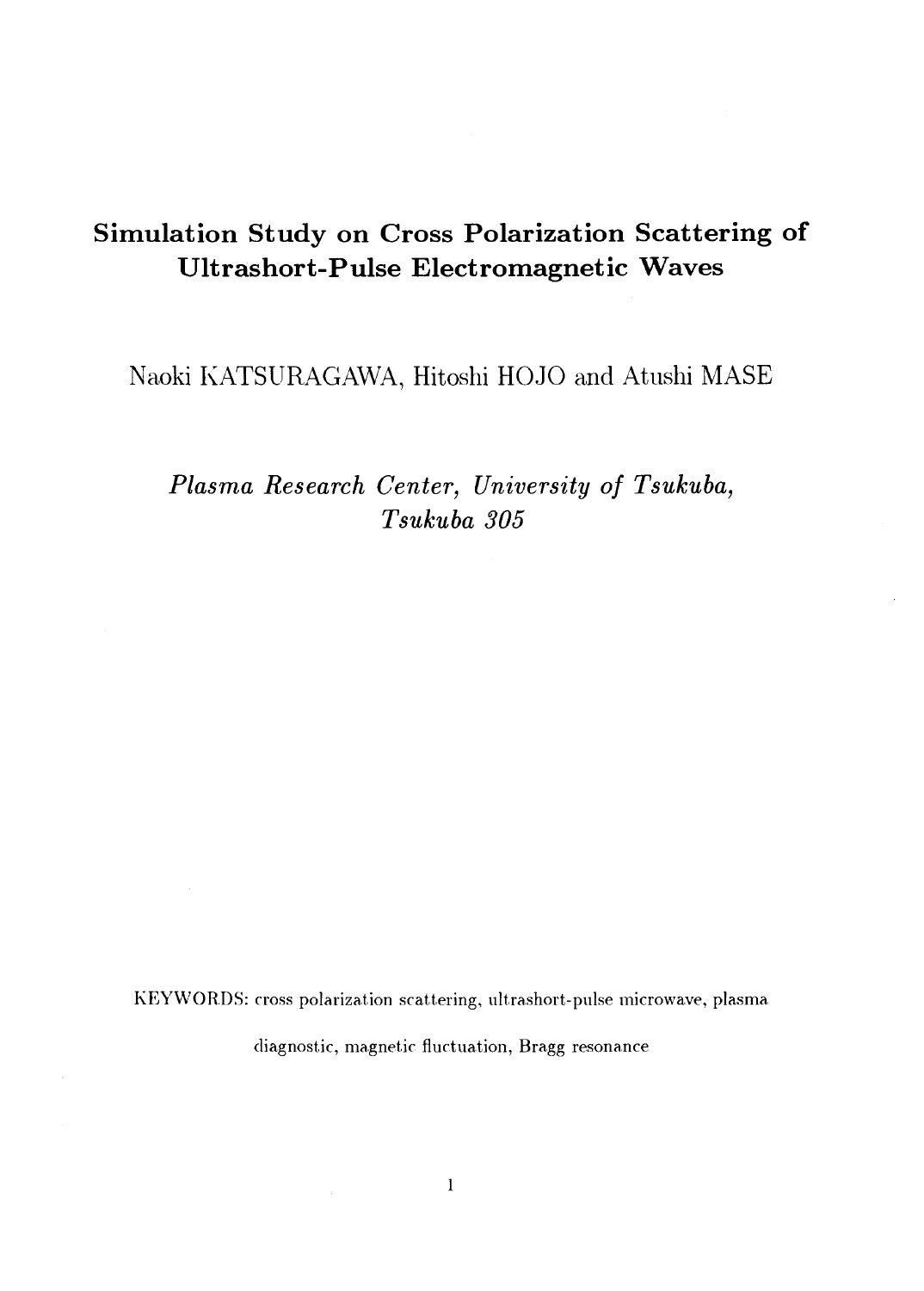#### **Abstract**

Simulation study on cross polarization scattering of ultrashort-pulse electromagnetic waves due to magnetic fluctuations is presented. One-dimensional coupled wave equations for the ordinary and extraordinary modes are solved for incident unipolar sub-cycle pulses in an inhomogeneous magnetized plasma. It is shown that the peak frequencies in the frequency-spectral signals of the mode-converted reflected waves are determined from the Bragg resonance condition in the wave numbers of the ordinary mode, the extraordinary mode and the magnetic fluctuations for relatively short-wavelength localized magnetic fluctuations.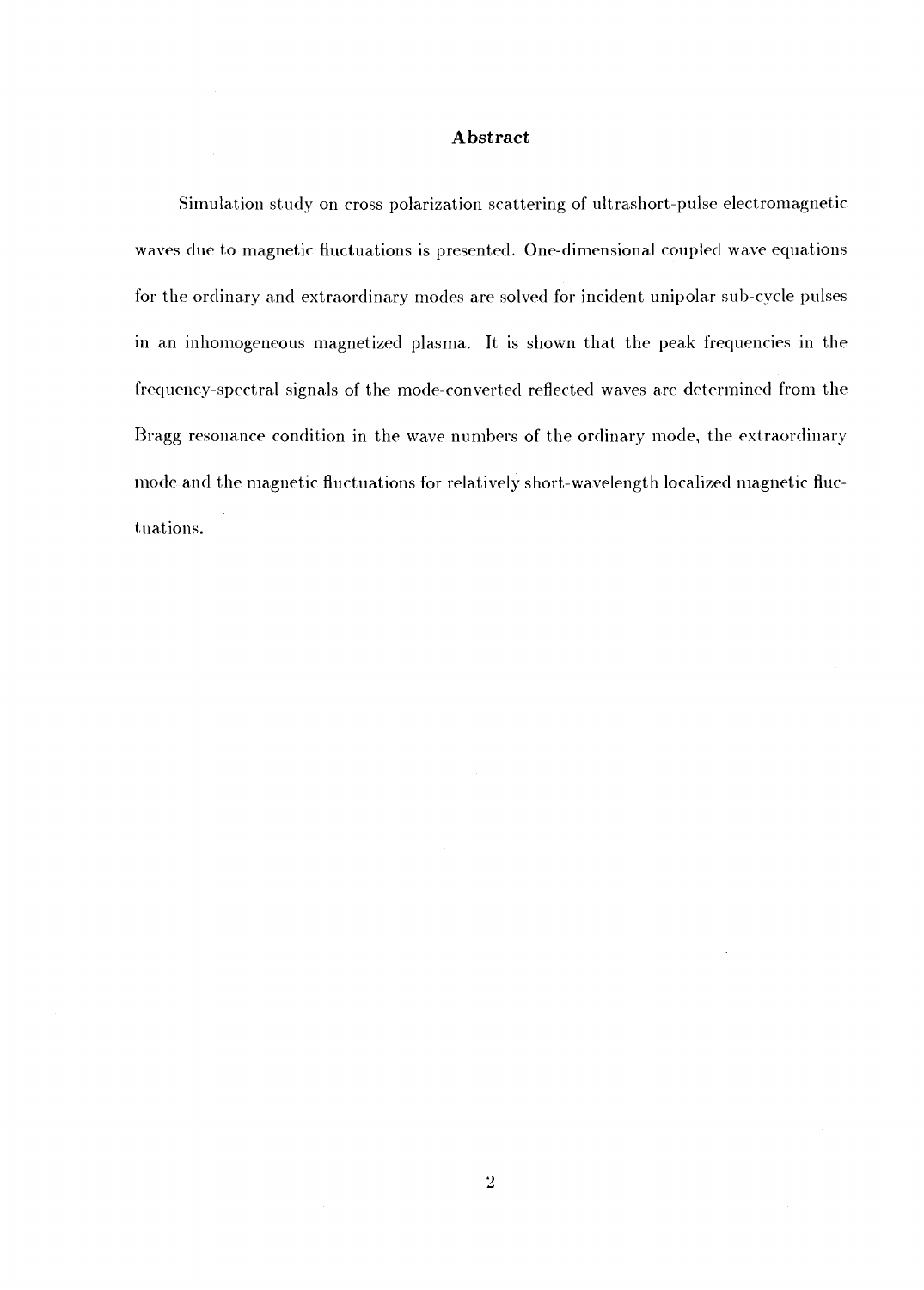Microwave-based diagnostics such as reflectometry are receiving recent growing attentions as a nonperturbing diagnostic for probing density profiles and fluctuations in magnetically confined plasmas.<sup>1–5)</sup> In the tandem mirror GAMMA10, reflectometry with both the ordinary (O) and extraordinary (X) modes has been applied and the density and magnetic field fluctuations of the Alfvén ion cyclotron modes were observed.<sup>1–3)</sup> More recently, cross polarization scattering phenomena of microwaves were observed in  $\mathop{\mathrm{GAMMA10^{6)}}}\nolimits$  and the Tore Supra tokamak.<sup>7)</sup> Since the cross polarization scattering from the O to X mode or the X to O mode is caused by magnetic field fluctuations, it is of importance for probing magnetic fluctuations in magnetically confined plasmas.

In this Letter, we study numerically the cross polarization scattering of electromagnetic waves due to magnetic fluctuations in a. magnetized cold plasma and discuss its diagnostic application for probing the magnetic fluctuations. For incident pulses, we assume unipolar sub-cycle pulses like as ultrashort-pulse reflectometry.<sup>8–10)</sup> As an unipolar sub-cycle pulse can be considered as a set of many monochromatic plane waves with different frequencies, it possesses an advantage that the reflected or transmitted waves can carry a lot of information on fluctuations in a plasma as compared with the case of a monochromatic incident wave.

We consider electromagnetic waves (the O and X modes) propagating perpendicular to an constant external magnetic field  $\bm{B}_0 (=\ B_0 \bm{e}_z,\bm{e}_z$  being the unit vector in the  $z$ direction). The linearized wave equations describing the O and X modes are given by

$$
(\frac{\partial^2}{\partial t^2} + c^2 \nabla \times \nabla \times) \boldsymbol{E} + \frac{1}{\epsilon_0} \frac{\partial}{\partial t} \boldsymbol{J} = 0 \tag{1}
$$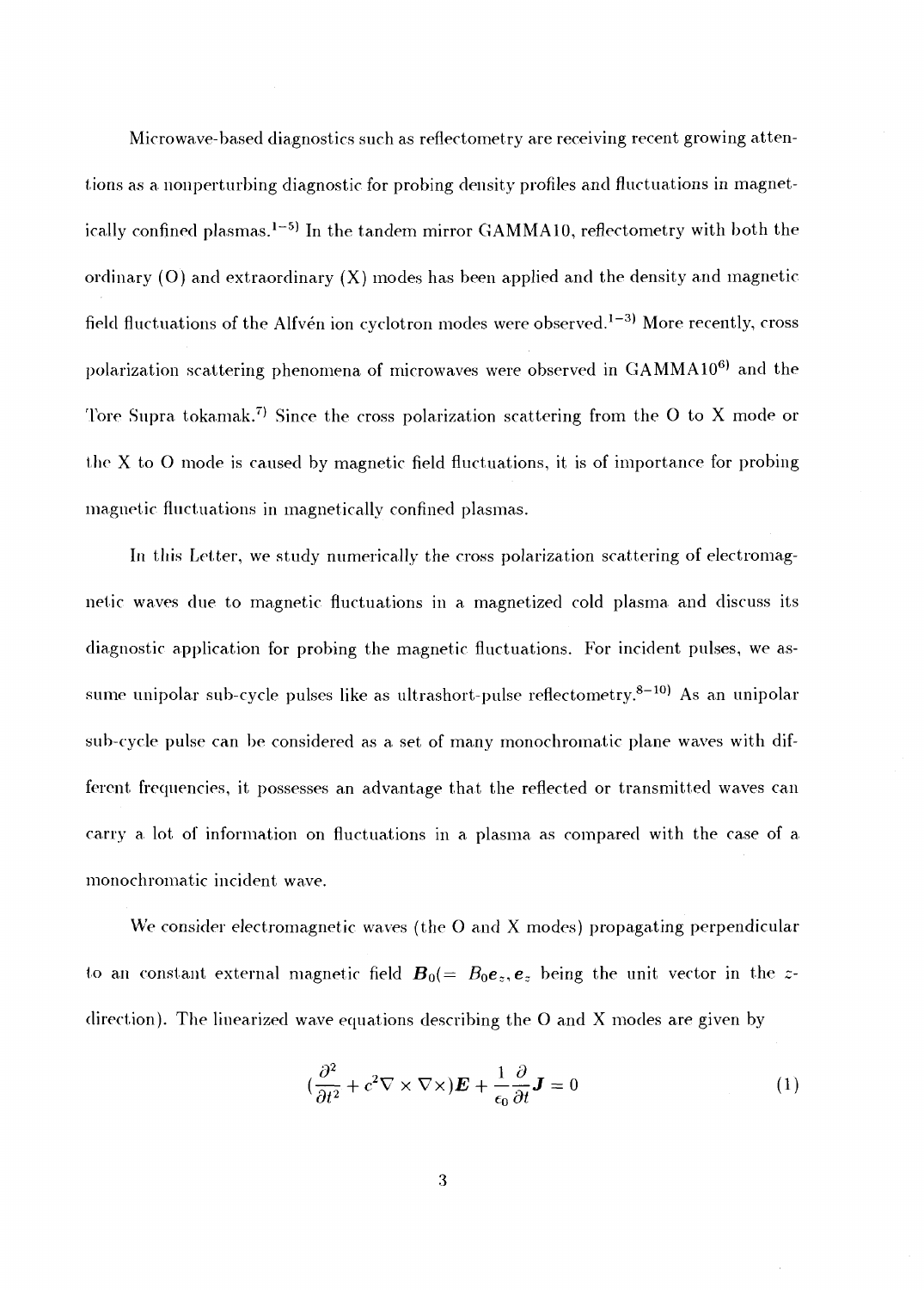$$
\frac{1}{\epsilon_0} \frac{\partial}{\partial t} \mathbf{J} = \omega_{pe}^2 \mathbf{E} - \frac{1}{\epsilon_0} |\omega_{ce}| \mathbf{J} \times (\mathbf{e}_z + \frac{\mathbf{\dot{B}}}{B_0})
$$
(2)

where  $\bm E$  is the electric wave field,  $\bm J$  is the current density,  $\omega_{pe} (=\sqrt{e^2 n_0/m_e \epsilon_0})$  the electron plasma frequency,  $\omega_{ce} = -eB_0/m_e$ ) the electron cyclotron frequency,  $-e$  the charge of the electron,  $m_e$  the electron mass,  $n_0$  the plasma density and  $\epsilon_0$  the permittivity of vacuum. In the derivation of eq.(2), we assumed that the current density is approximated as  $J =$  $-en_0\mathbf{v}_{\epsilon}, \mathbf{v}_{\epsilon}$  being the electron flow velocity, as we consider the electromagnetic waves in GHz range. Here *B* denotes the low-frequency magnetic fluctuations that are assumed to be static and  $\dot{\mathbf{B}} = \dot{B} \mathbf{e}_y$  is also assumed. As the electromagnetic waves are in GHz range, the fluctuations in MHz or the lower-frequency range can be treated as static. We here neglect the effect of the density fluctuations associated with magnetic fluctuations for simplicity. We see that the Lorentz force term  $J \times B$  in eq.(2) expresses the cross polarization scattering of electromagnetic waves due to magnetic fluctuations.

We here restrict ourselves to study one-dimensional wave propagation in the  $x$ direction. We assume a Gaussian density profile given by  $n_0(x) = N_0 \exp(-x^2/L^2)$ . In the numerical computation, we assumed  $N_0 = 3 \times 10^{12} \text{cm}^3$  (  $\omega_{pe}(0)/2\pi \simeq 15.6 \text{GHz})$ ,  $L = 20 \text{cm}^3$ and  $|\omega_{ce}| = \omega_{pe}(x = 0)$ . We show the configuration for the present model in Fig.1, where the profiles of the right-hand cutoff  $\omega_R$  (dashed line), the upper-hybrid frequency  $\omega_{UH}$ (dotted line),  $\omega_{pe}$  (solid line) and the left-hand cutoff  $\omega_L$  (chain line) are shown. In the present configuration, *E~* expresses the O mode and *Ex* and *Ey* correspond to the X mode. We here consider an unipolar O-mode pulse located at  $x = x_0$  as the incident pulse at  $t = 0$ . The waveform of the incident pulse is assumed to be a Gaussian profile given by  $E_z(x,t=0) = E_0 \exp[-(x-x_0)^2/L_P^2]$  with  $L_P$ =0.5cm and  $x_0 = -60$ cm. In this case, the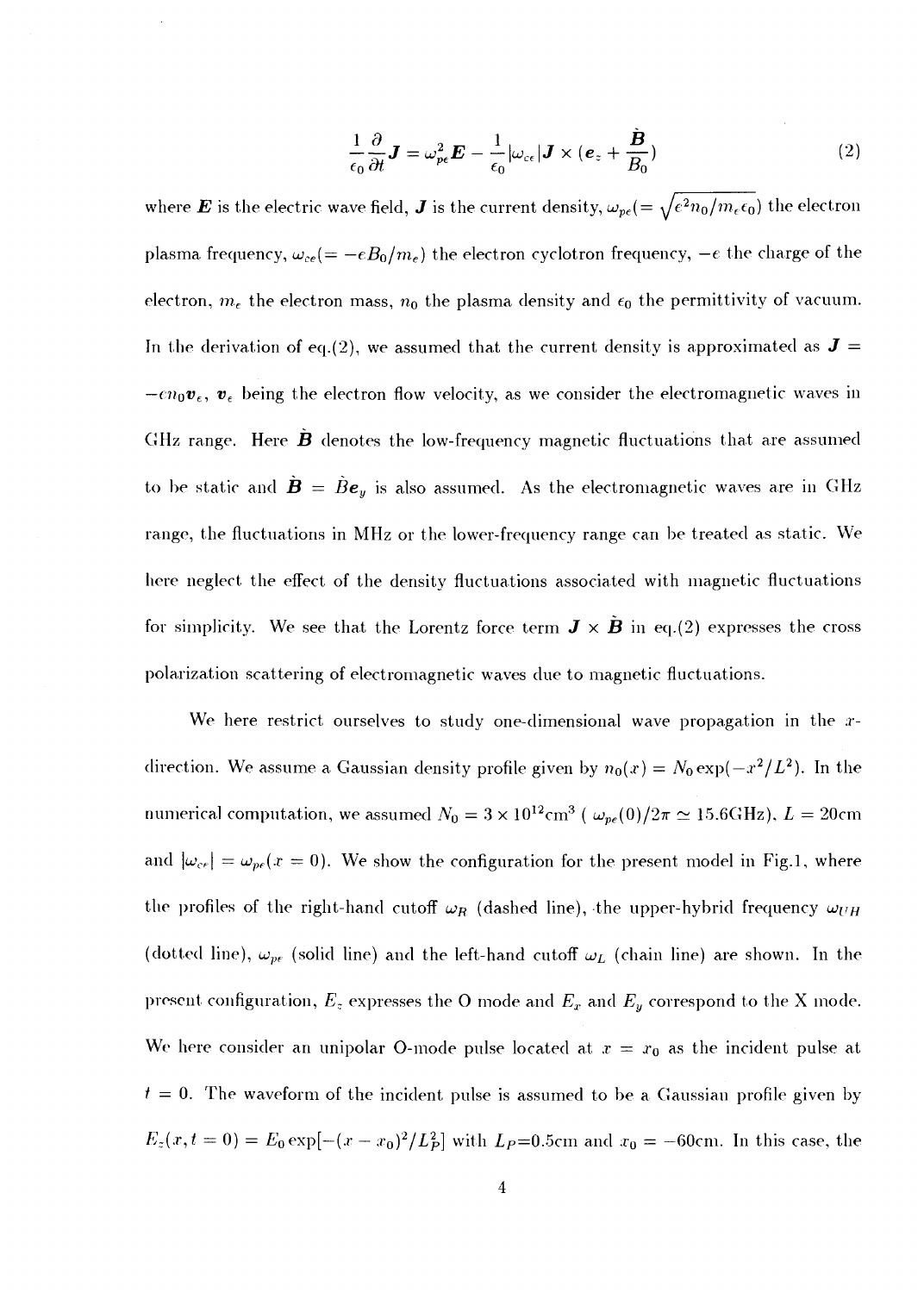pulse width  $\tau_p(=2L_P/c, c$  being the speed of light) is about 33ps and  $1/\tau_p$  exceeds the maximum of  $\omega_R/2\pi$ . The incident pulse is also shown by a solid line in Fig.1. The waveform of the magnetic fluctuations is given by  $\tilde{B}(x) = B_f \exp[-(x - x_B)^2/L_B^2] \sin[k_B(x - x_B)]$ where the parameters *Lg, kg* and *xg* characterize the profile of the fluctuation. We solve eqs.(l) and (2) by using a finite difference scheme.

We now present the computational results of eqs.(1) and  $(2)$ . We first consider a magnetic fluctuation with  $k_B = 3$ cm<sup>-1</sup>,  $L_B = 2$ cm and  $x_B = -10$ cm. In Fig.2, we show the wave profile of the magnetic fluctuation by a dotted line. The magnetic fluctuation is localized in a relatively narrow region in the vicinity of  $x_B = -10$ cm. In the figure, we also show the density profile  $n_0(x)$  by a dashed line and the wave profile  $(E_y(x))$  of the X mode caused by the cross polarization scattering at *t* =4ns by a solid line. As the wave equations (1) and (2) are linear, the amplitude of the mode-converted X mode is proportional to the amplitude  $B_f$  of the magnetic fluctuations as well as the amplitude *EQ* of the incident 0-mode pulse. However, at present we are concerned with not the amplitude of the mode-converted wave but the structure of the frequency spectrum. In Fig.3, we show the frequency-spectral signal of the mode-converted X mode  $(E_y(x))$  that is reflected and received at  $x = -60$ cm by using a fast Fourier transform(FFT). We see that the spectral signal consists of two frequency domains. The lower-frequency domain is located roughly from lOGHz to 15GHz and the higher one is located roughly from 20GHz to 24GHz. In order to seek the peak frequencies of the spectral signal more precisely, we show the frequency-spectral signal of the mode-converted X mode obtained by a maximum entropy method(MEM) in Fig.4. We see that the spectral signal by the MEM is more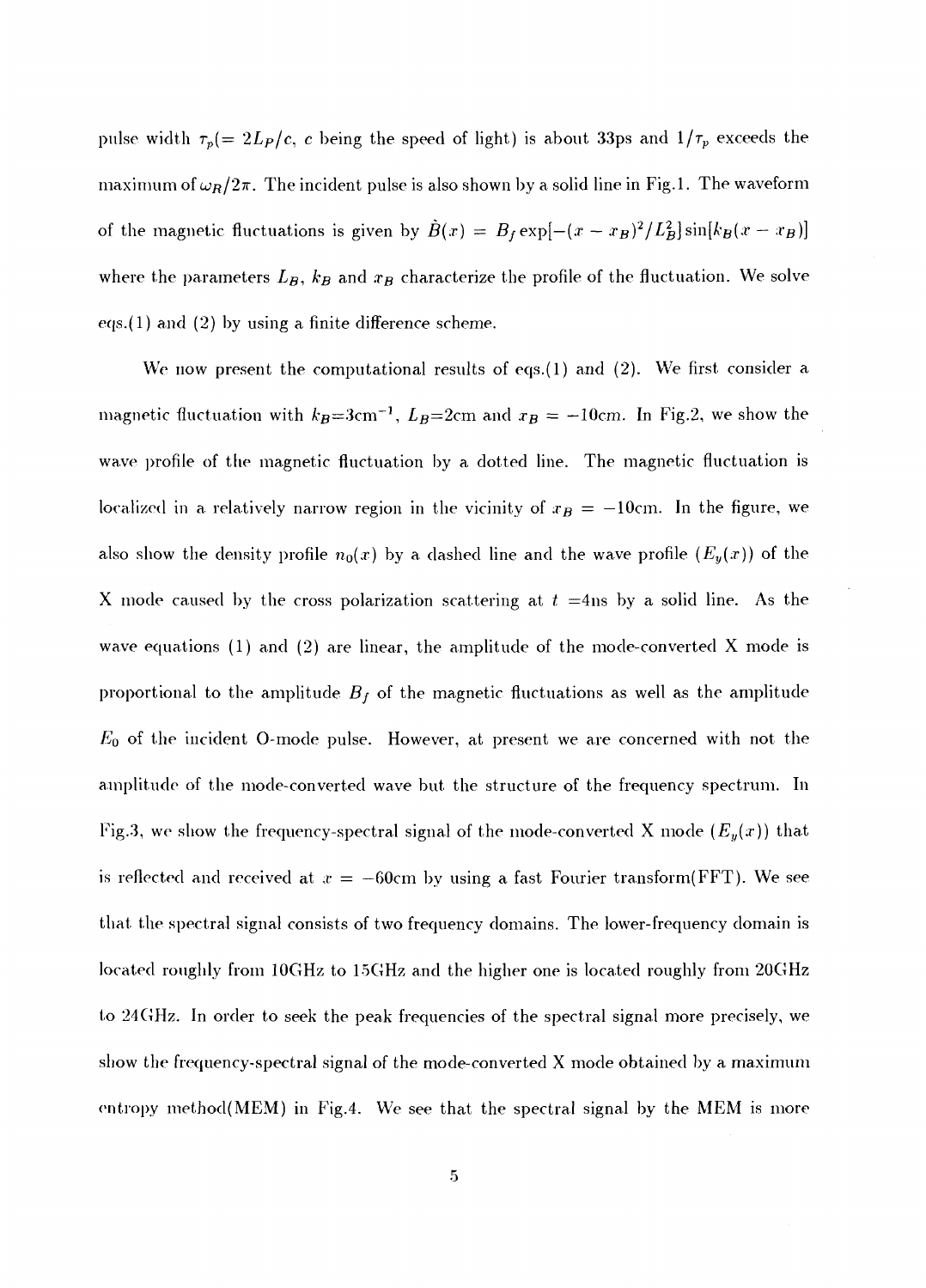sharply distributed than that by the FFT. From Fig.4, we find that the peak frequencies of the spectra] signal are 12.4GHz and 22.5GHz.

We hereafter show that the spectral signal obtained in Fig.3 or 4 is caused by the cross polarization scattering based on the Bragg resonance condition with respect to the wave numbers among the O and X modes and the magnetic fluctuation. The local wave number *k* is a function of x and frequency  $\omega$ , as the density is non-uniform, and the wave number  $k_{fl}$  of the magnetic fluctuation is approximately given by  $k_{fl} = k_B$ . Let us assume that the cross polarization scattering from the O to X mode takes place at  $x_B = -10$ cm. There exist two types of the cross polarization scattering from the O to X mode. That is, one is the forward scattering and the other is the backward scattering. If we assume that the first peak of the spectral signal in Fig.4 is due to the backward scattering with the Bragg resonance condition of  $k_O(\omega_1, x_B) - k_{fl} = -k_X(\omega_1, x_B)$ , we obtain  $\omega_1/2\pi$ =12.3GHz from this Bragg condition. The value is very close to 12.4GHz obtained from Fig.4. Therefore, we conclude that the first peak of the spectral signal in Fig.4 is caused by the backward cross polarization scattering with the Bragg resonance condition of  $k_O - k_{fl} = -k_X$ . On the other hand, the second peak of the spectral signal in Fig.4 is supposed to be due to the forward scattering with the Bragg resonance condition of  $k_O(\omega_2, x_B) - k_{fl} = k_X(\omega_2, x_B)$ and we obtain  $\omega_2/2\pi$ =22.3GHz. This value is also very close to 22.5GHz obtained from Fig.4. In this case, the forward-scattered X mode is reflected by the right-hand cutoff  $\omega_R$ . Therefore, we also conclude that the second peak of the spectral in Fig.4 is caused by the forward cross polarization scattering with the Bragg resonance condition of  $k_O - k_{fl} = k_X$ .

We here note that the above arguments concerning with the cross polarization scat-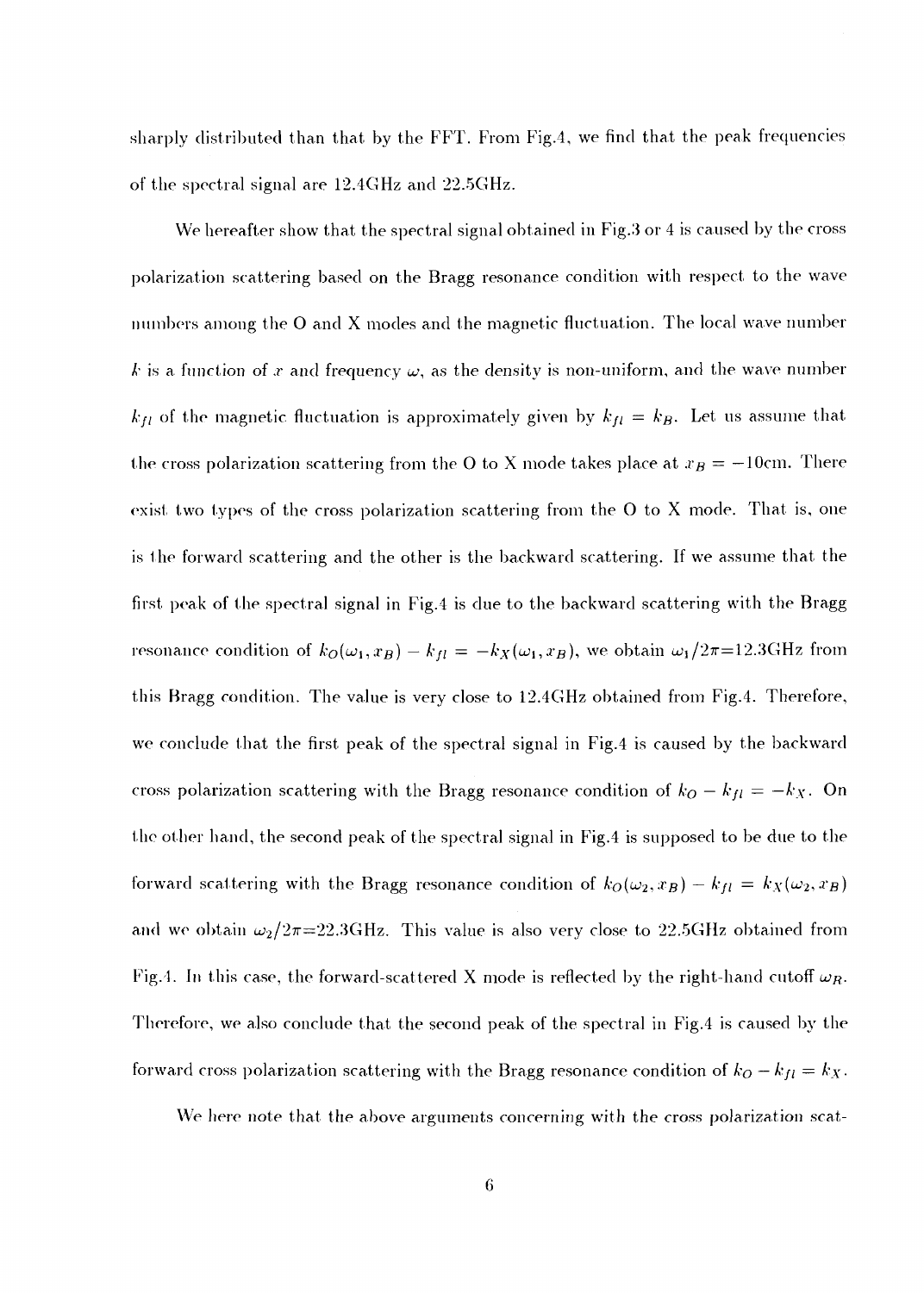tering from the O to X mode can be easily explained by Fig.5, which determines the relationship between the frequencies  $\omega$  of the mode-converted waves and the wave number  $k_{fl}$  of the magnetic fluctuation. In Fig.5,  $k_O(\omega,x_B) + k_X(\omega,x_B)$  is expressed by solid lines,  $k_O(\omega, x_B) - k_X(\omega, x_B)$  by a dashed line and  $k_X(\omega, x_B) - k_O(\omega, x_B)$  by a chain line. As we have two branches for the X mode in the present plasma model, we see that there exist generally four processes in the cross polarization scattering for a given *kji.* From the figure, we see that at most of three processes can take place in the cross polarization scattering. In the case of  $k_{fl} = k_B = 3 \text{cm}^{-1}$  shown in Fig.2, though we have the third solution  $\omega{=}18.2\text{GHz}$  in addition to  $\omega/2\pi{=}12.3\text{GHz}$  and  $22.3\text{GHz}$ , however, we find that the spectral signal of the mode-converted X mode does not exist near  $\omega/2\pi=18.2\text{GHz}$  as shown in Fig.3 and 4. This is because the mode-converted X mode with  $\omega/2\pi=18.2\text{GHz}$ is a forward scattered wave and is almost absorbed at the upper-hybrid resonance  $\omega_{UH}$ (In this case, there occurs no reflection of the X mode at the upper-hybrid resonance<sup>11)</sup> and the transmission coefficient of the X mode crossing the upper-hybrid resonance is very small as  $k_X\Delta >> 1$ ,  $\Delta$  being the distance between the upper-hybrid resonance and the right-hand cutof<sup>[11]</sup>.) The hatched region shown in Fig.5 denotes the evanescent region (between  $\omega_{UH}$  and  $\omega_R$ ) of the X mode. Therefore, we see that the mode-converted X mode with  $\omega$ =18.2GHz is never observed at  $x = x_0$ .

To make clear the above arguments, we next calculate the case of  $k_{fl}=k_B=9\mathrm{cm}^{-1},$  $L_B = 2$ cm and  $x_B = -10$ cm. From Fig.5, we suppose that in this case only one solution with  $\omega/2\pi = 26.0\text{GHz}$  among three solutions in the mode-converted X modes can be observed in the reflected-wave signal, and that other two solutions are almost absorbed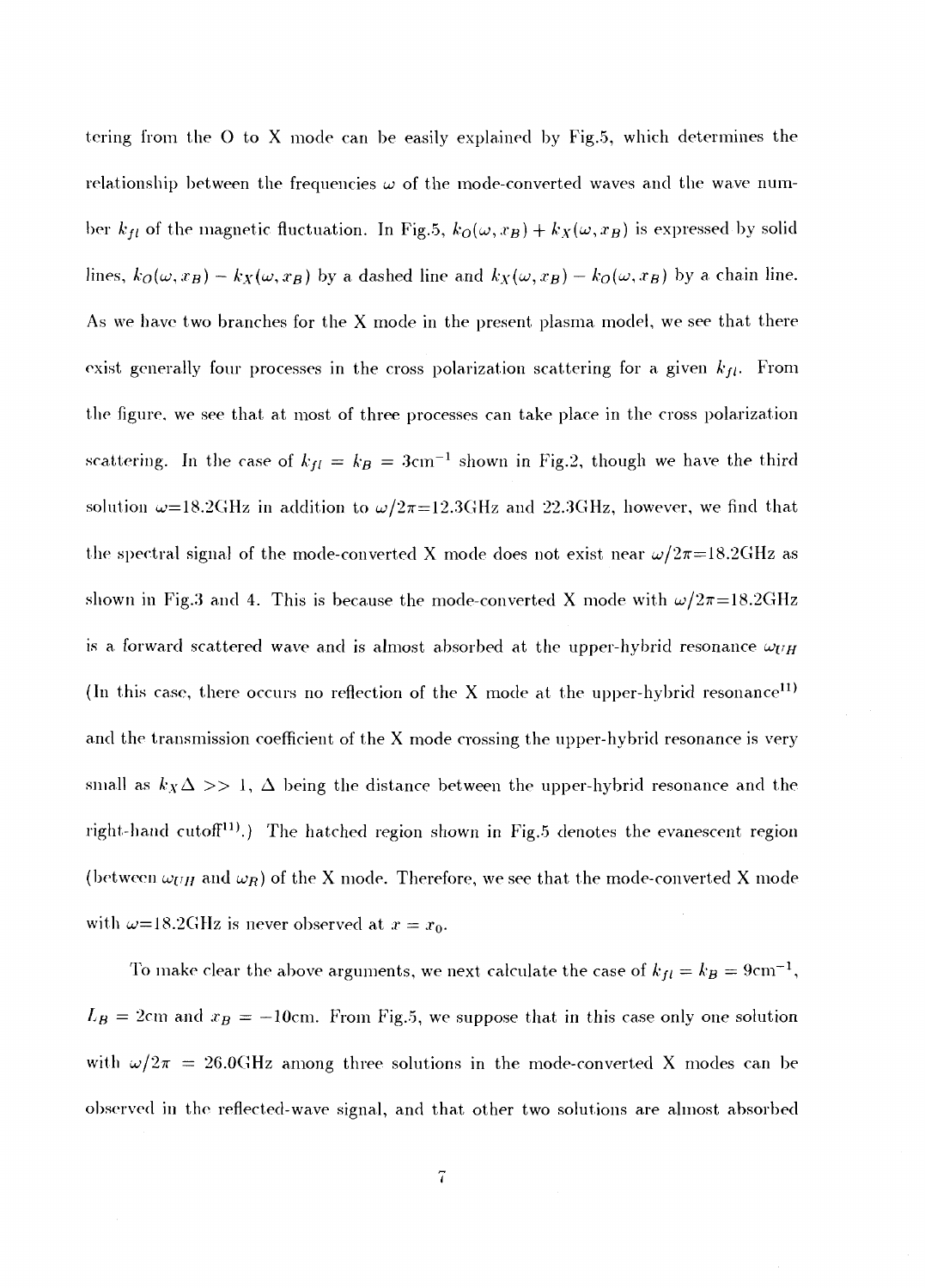at the upper-hybrid resonance  $\omega_{UH}$  and are not observed. In Fig.6, we show that the frequency-spectral signal of the mode-converted X modes received at  $x = x_0$  by the MEM for the case of  $k_B = 9 \text{cm}^{-1}$  with  $L_B = 2 \text{cm}$  and  $x_B = -10 \text{cm}$ . We find only one peak in the spectral signal of the reflected X mode as we already expected, and the peak frequency is  $\omega/2\pi$  =25.7GHz. We see that it is very close to  $\omega/2\pi$  =26.0GHz estimated from Fig.5 under the assumption of  $k_{fl} = k_B$ .

As the conclusion, we can say that the peak frequencies in the spectral signals of the mode-converted waves are determined from the Bragg resonance condition in the wave numbers among the O and X modes and the magnetic fluctuations for relatively shortwavelength localized magnetic fluctuations. However, for a case of long-wavelength global magnetic fluctuations, we find that the spectral signal of the mode-converted wave are seemed to be insensitive to the Bragg resonance condition in the wave number. In Fig.7, we show the wave profile  $(E_y(x), \text{ solid line})$  of the X mode converted from the O mode at  $t = 4$ ns for the case of  $k_B = 0.3$ cm<sup>-1</sup>,  $L_B = 20$ cm and  $x_B$ =0cm. In the figure, the density profile  $n_0(x)$  (dashed line) and the wave profile of the magnetic fluctuation (dotted line) are also shown. In Fig.8, we show the frequency-spectral signal of the mode-converted reflected X mode received at  $x = x_0$  by the FFT. In this case, we see that the spectral signal of the reflected X modes exists continuously up to 25GHz and we cannot find any sharp peaks in the spectral signal. (In this case, the MEM is also failed to yield any plausible results.) One reason for this is that the position at which the cross polarization scattering takes place does not become definite as the magnetic fluctuation is global.

Finally, we performed the simulation study on cross polarization scattering of ultrashort-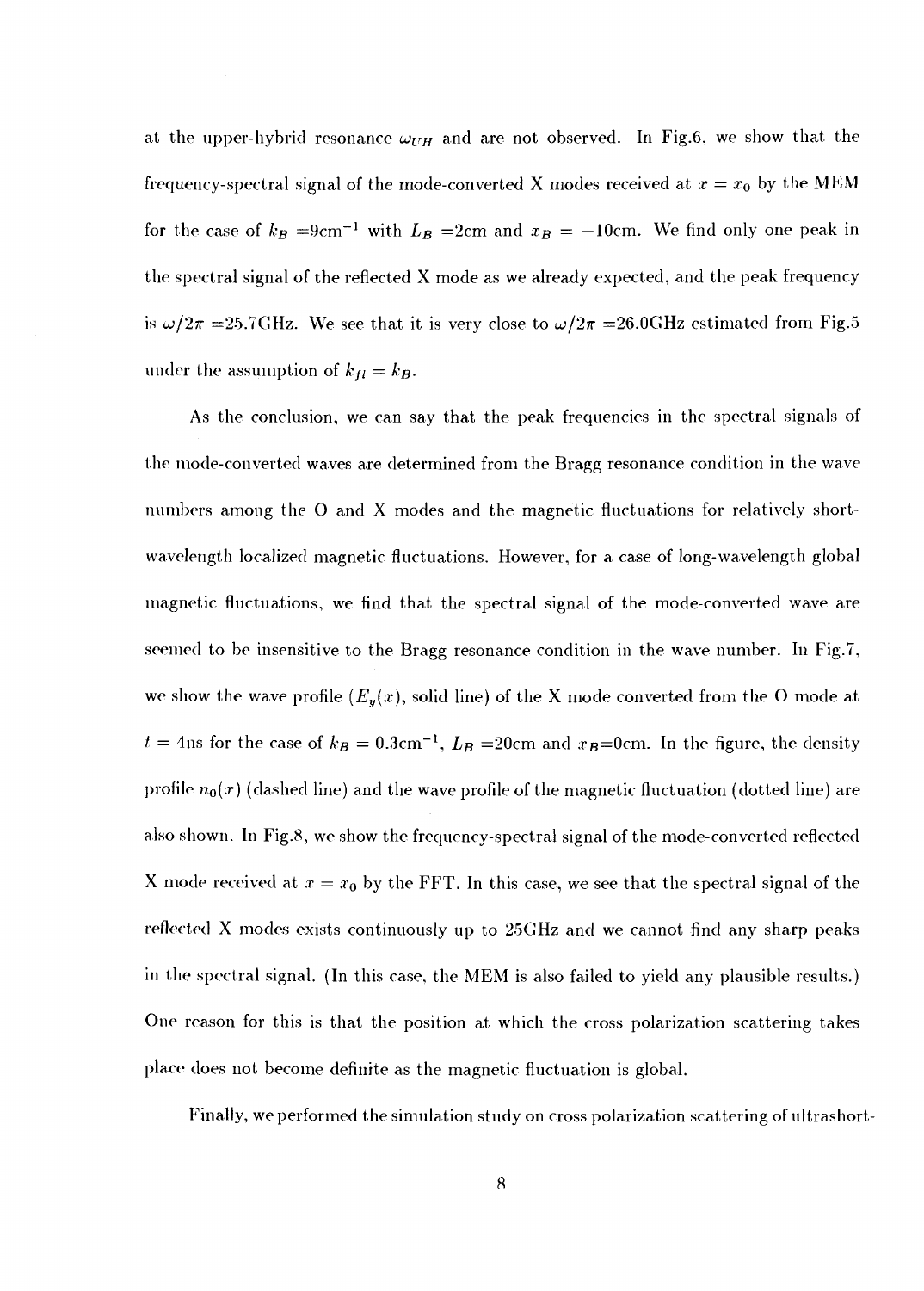pulse electromagnetic waves due to magnetic fluctuations. We solved one-dimensional coupled wave equations for the 0 and X modes in an inhomogeneous cold plasma and investigated the cross polarization scattering process from the O to X modes due to magnetic fluctuations for incident sub-cycle O-mode pulses. We showed that the peak frequencies in the frequency-spectral signals of the mode-converted waves are determined from the Bragg resonance condition in the wave numbers among the O and X modes and the magnetic fluctuations for relatively short wavelength localized magnetic fluctuations.

This work was performed under the collaborating program at the National Institute for Fusion Science and also partly supported by a Grant-in-Aid for Scientific Research from the Ministry of Education, Science, Sports and Culture.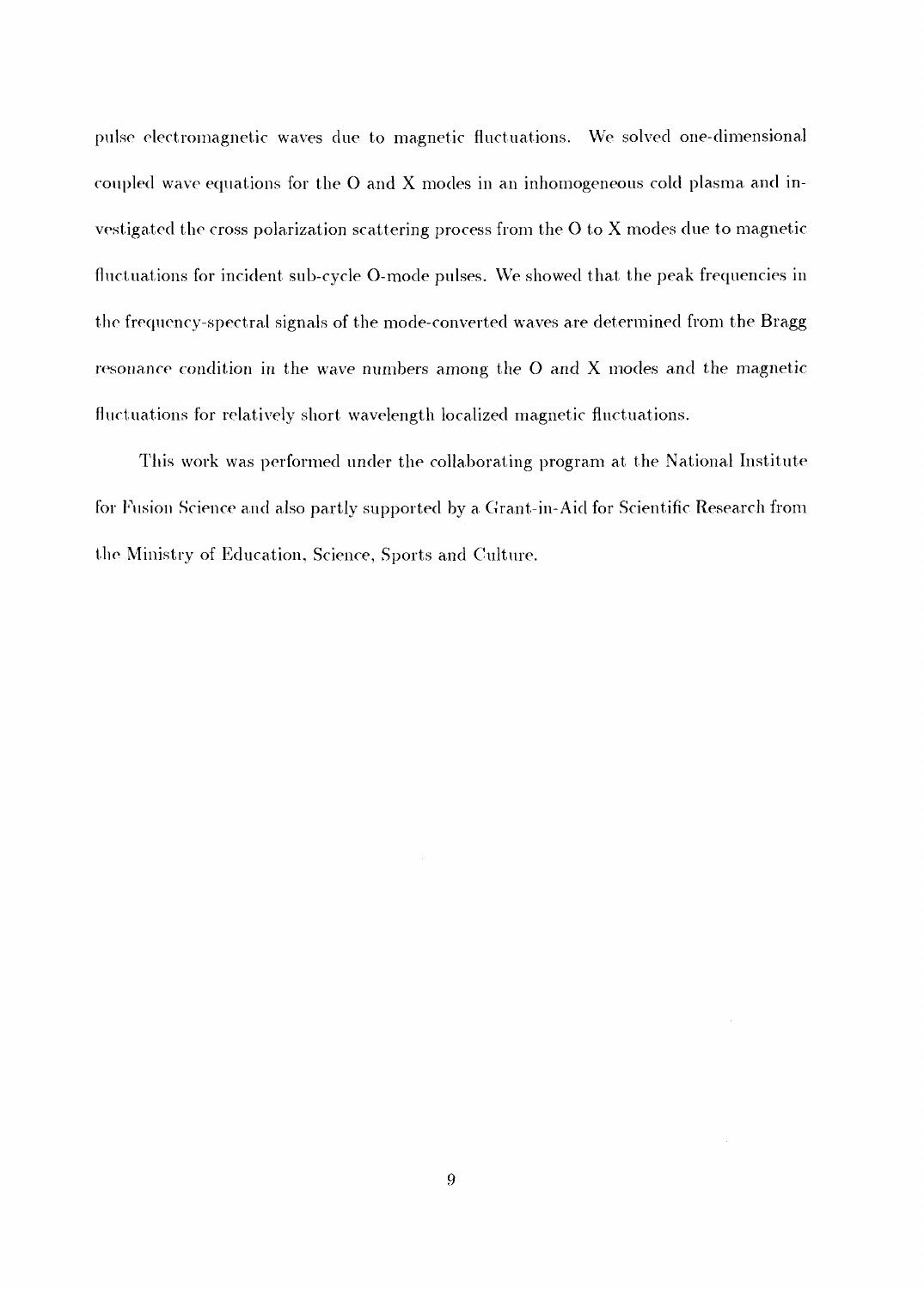#### **References**

- 1) A. Mase, M. Ichimura, H. Satake, R. Katsumata, T. Tokuzawa, Y. Ito, H. Hojo, E. J. Doyle, A. Itakura, M. Inutake and T. Tamano : Phys. Fluids B5 (1993) 1677.
- 2) H. Hojo, A. Mase, M. Inutake and M. Ichimura : J. Plasma Fusion Res. 69 (1993) 1013.
- 3) A. Mase, H. Hojo, M. Kobayashi, N. Oyama, L. G. Bruskin, *E.* J. Doyle, T. Tokuzawa, A. Itakura, M. Ichimura and T. Tamano: *Diagnostics for Experimental Thermonuclear Fusion Reactors,* ed. P. Stott et al. (1996,Plenum) p. 153.
- 4) ('. Laviron, P. Millot and R. Prentice: Plasma Phys. Control. Fusion 37 (1995) 975.
- 5) M. Nagatsu: J. Plasma Fusion Res. 71 (1995) 132; references cited therein.
- 6) A. Mase, T. Tokuzawa., N. Oyama, Y. Ito, A. Itakura, H. Hojo, M. Ichimura and T. Tamano : Rev. Sci. Instrum. 66 (1995) 821.
- 7) X. L. Zou, L. Colas, M. Paume, J. M. Chareau, L. Laurent, P. Devynck and D. Gresillon: Phys. Rev. Lett. 75 (1995) 1090.
- 8) C. W. Domier, N. C. Luhmann, Jr., A. E. Chou, W. M. Zhang and A. J. Romanowski: Rev. Sci. Instrum. 66 (1995) 399.
- 9) B. I. Cohen, B. B. Afeyan, A. E. Chou and N. C. Luhmann, Jr.: Plasma Phys. Control. Fusion 37 (1995) 329.
- 10) N. Katsuragawa, H. Hojo, H. Honda and A. Mase: Proc. 7th Int. Symp. Laser-Aided *Plasma Diagnostics* (Dec. 1995, Fukuoka) p.345.
- 11) T. H. Stix: *The Theory of Plasma Waves* (McGraw-Hill, 1962) Chap.10.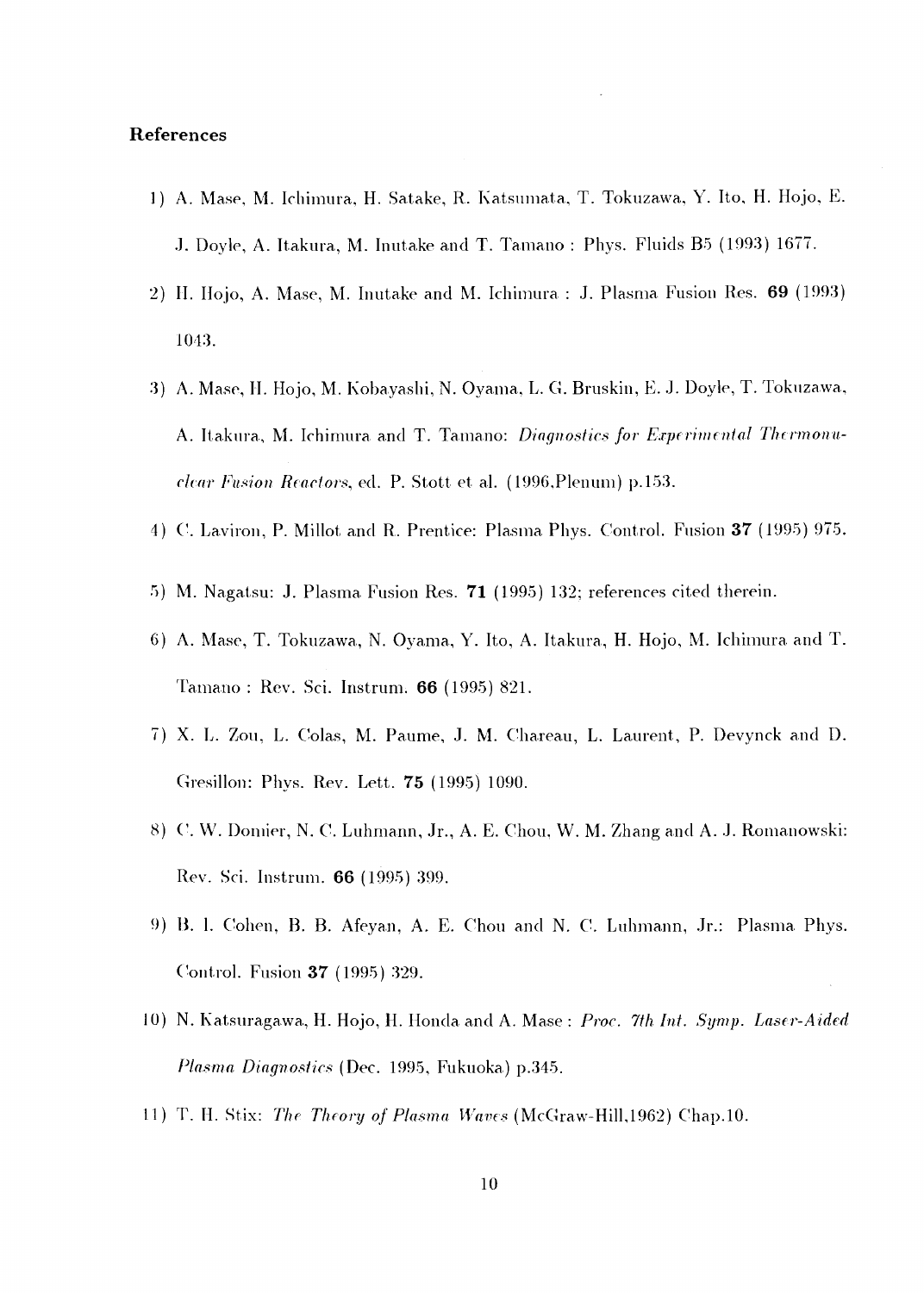#### **Figure Captions**

- Fig.l: The schematic view of the simulation model, where the profiles of the right-hand cutoff  $\omega_R$  (dashed line), the upper-hybrid frequency  $\omega_{UH}$  (dotted line), the electron plasma frequency  $\omega_{pe}$  (solid line) and the left-hand cutoff  $\omega_L$  (chain line) are shown. The incident O-mode pulse (solid line) is localized at  $x = x_0 = -60$  cm.
- Fig.2: The wave profile  $(E_y, \text{ solid line})$  of the X mode converted from the O-mode  $(E_z)$  by a localized magnetic fluctuation (dotted line) at  $t = 4 \text{ns},$  where  $k_B = 3 \text{cm}^{-1}, \, L_B = 2 \text{cm}^{-1}$ and  $x_B = -10$ cm. The density profile (dashed line) is also shown.
- Fig.3: The frequency-spectral signal of the mode-converted X mode *{Ey)* received at *x —* —60cm by the FFT for the localized magnetic fluctuation of Fig.2.
- Fig.4: The frequency-spectral signal of the mode-converted X mode *(Ey)* by the MEM for the localized magnetic fluctuation of Fig.2. The two peak frequencies are  $\omega/2\pi = 12.4$ and 22.5GHz.
- Fig.5: The frequencies of the mode-converted  $X$  modes vs. the wave number of the magnetic fluctuation. For the Bragg resonance condition,  $k_X + k_O$  (solid line),  $k_O - k_X$  (dashed line) and  $k_X - k_O$  (chain line) at  $x = x_B = -10$ cm are shown. The hatched region is the evanescent region of the X mode.
- Fig.6: The frequency-spectral signal of the mode-converted X mode *(Ey)* by the MEM for the magnetic fluctuation with  $k_B = 9$ cm<sup>-1</sup>,  $L_B = 2$ cm and  $x_B = -10$ cm. Only one peak frequency is observed at  $\omega/2\pi = 25.7\text{GHz}$ .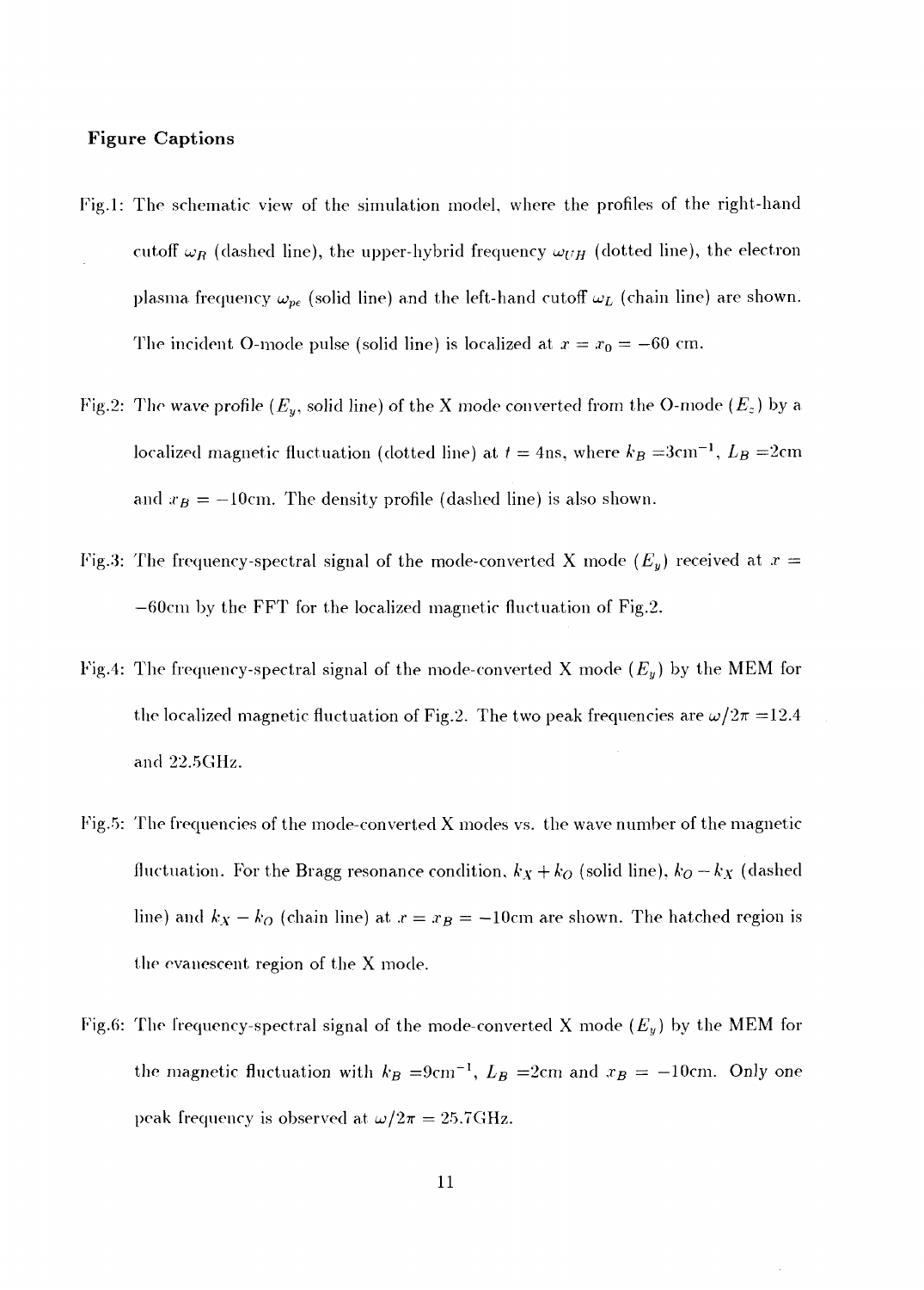Fig.7: The wave profile  $(E_y, \text{ solid line})$  of the X mode converted from the O-mode  $(E_z)$  by a global magnetic fluctuation (dotted line) at  $t=$ 4ns, where  $k_B{=}0.3{\rm cm}^{-1},~L_B{=}200{\rm cm}$ and  $x_B=0$ cm.

 $\cdot$ 

Fig.8: The frequency-spectral signal of the mode-converted X mode  $(E_y)$  received at  $x =$ —60cm by the FFT for the global magnetic fluctuation of Fig.7.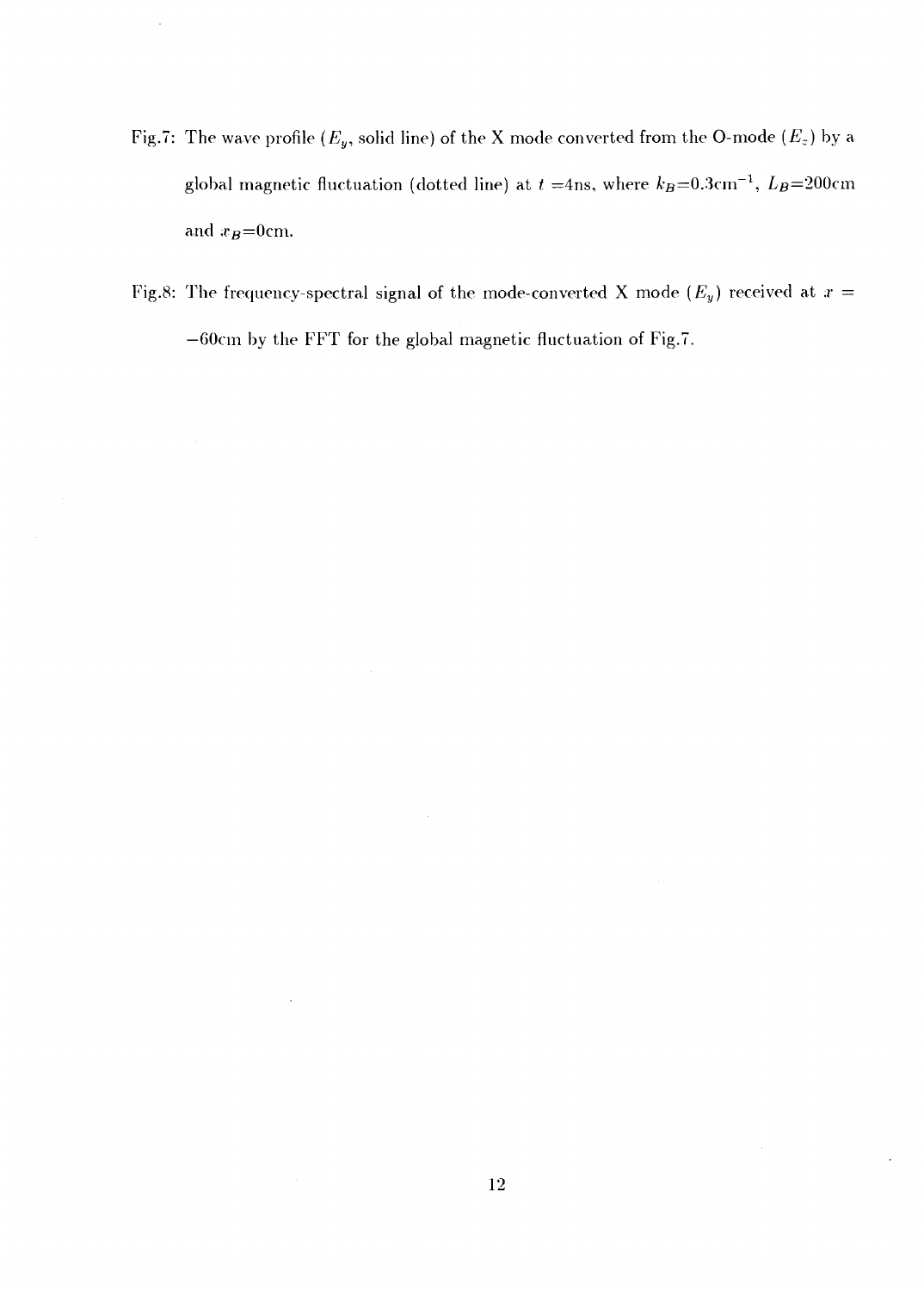

Fig.l

 $\hat{\mathcal{A}}$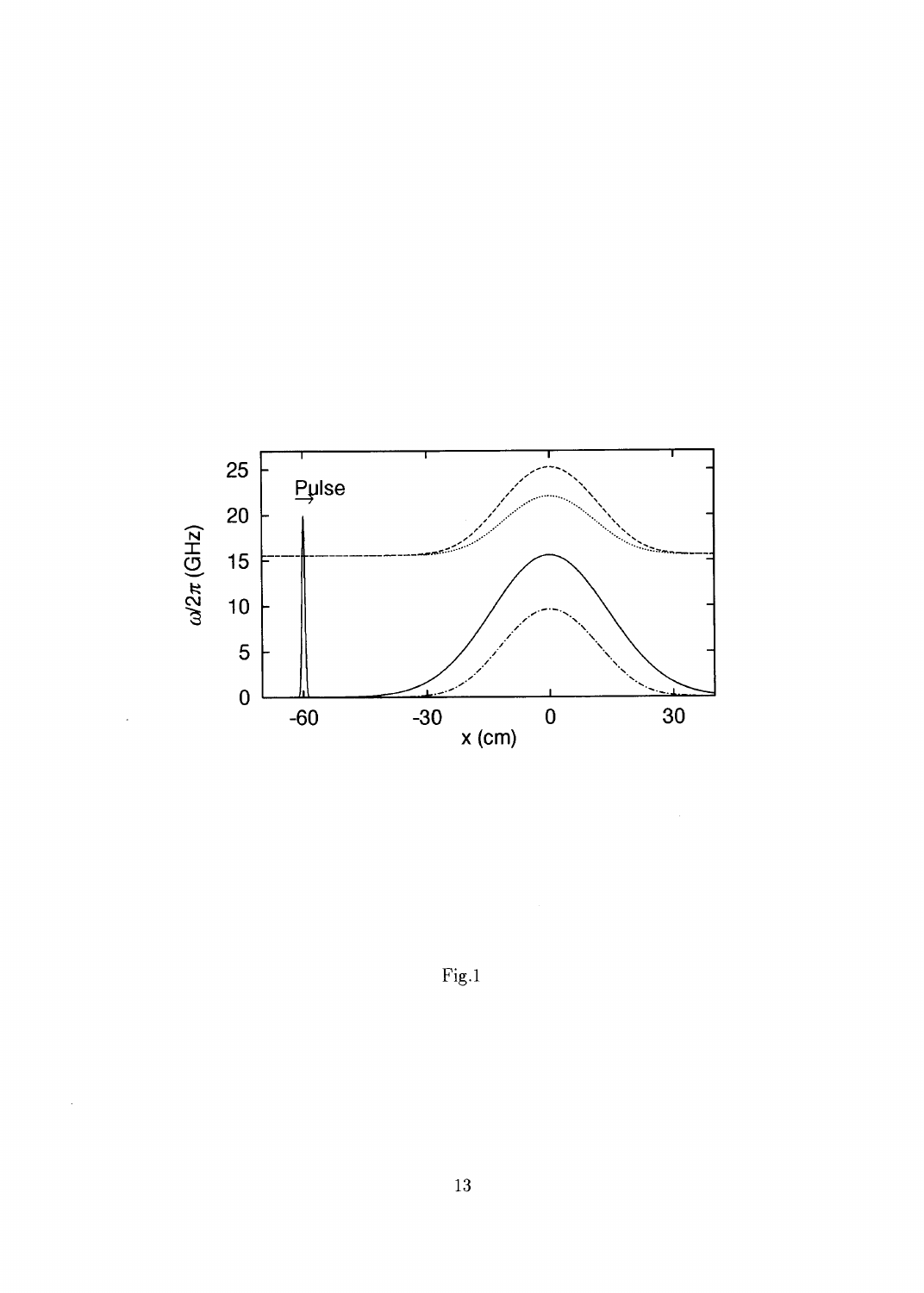

 $\bar{z}$ 

Fig.2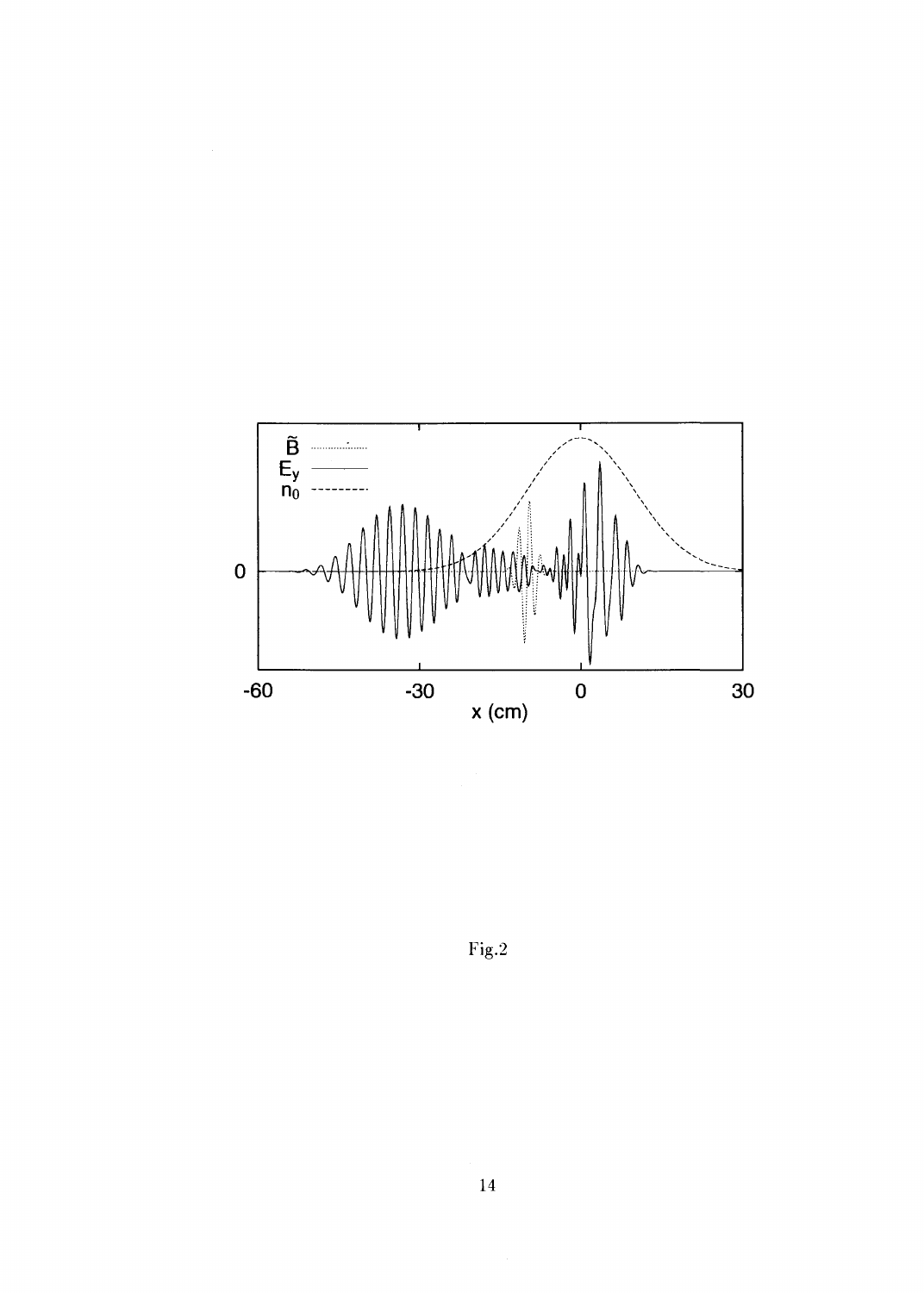

Fig.3

 $\mathcal{L}_{\mathcal{A}}$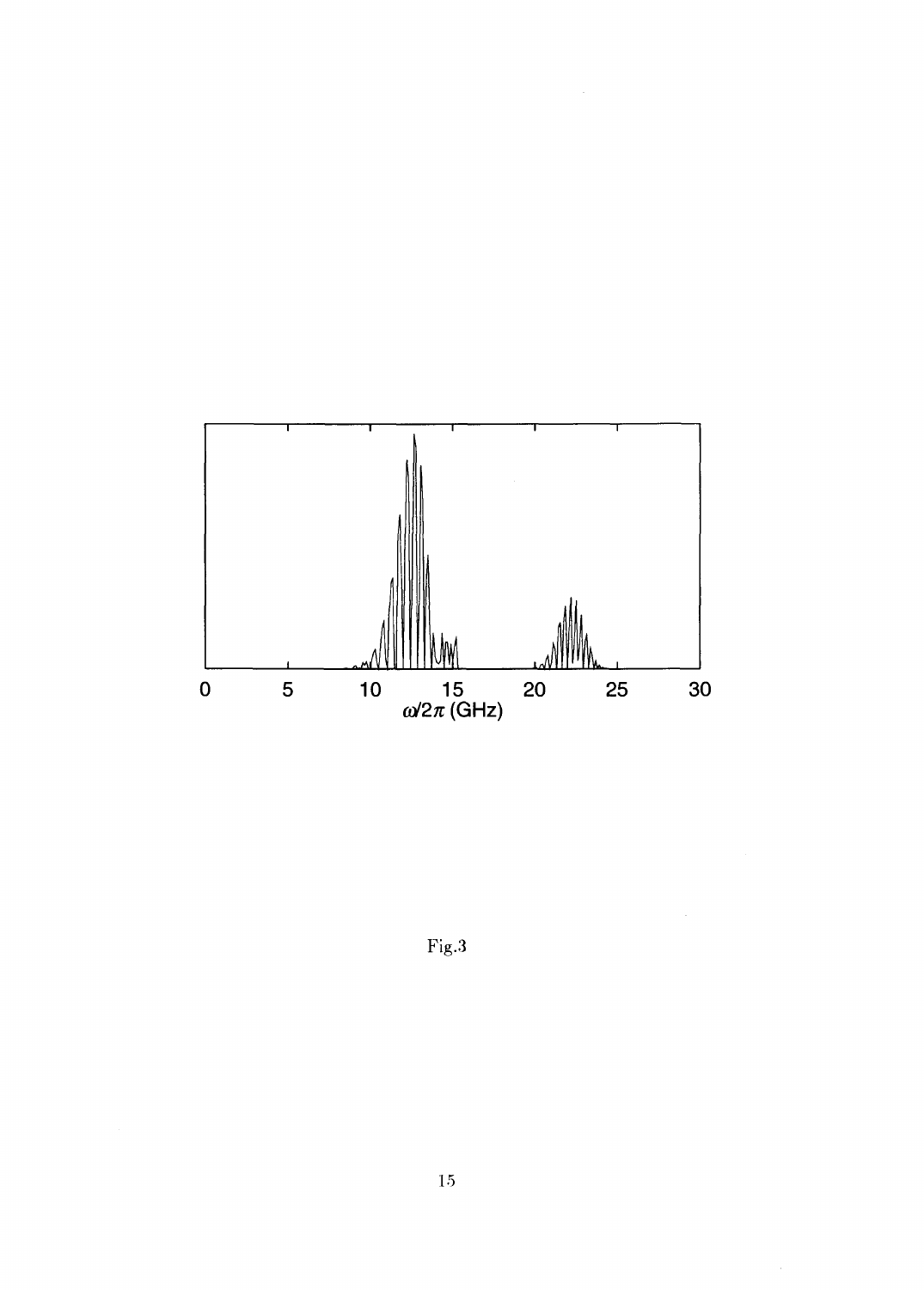

 $\hat{\mathcal{A}}$ 

Fig.4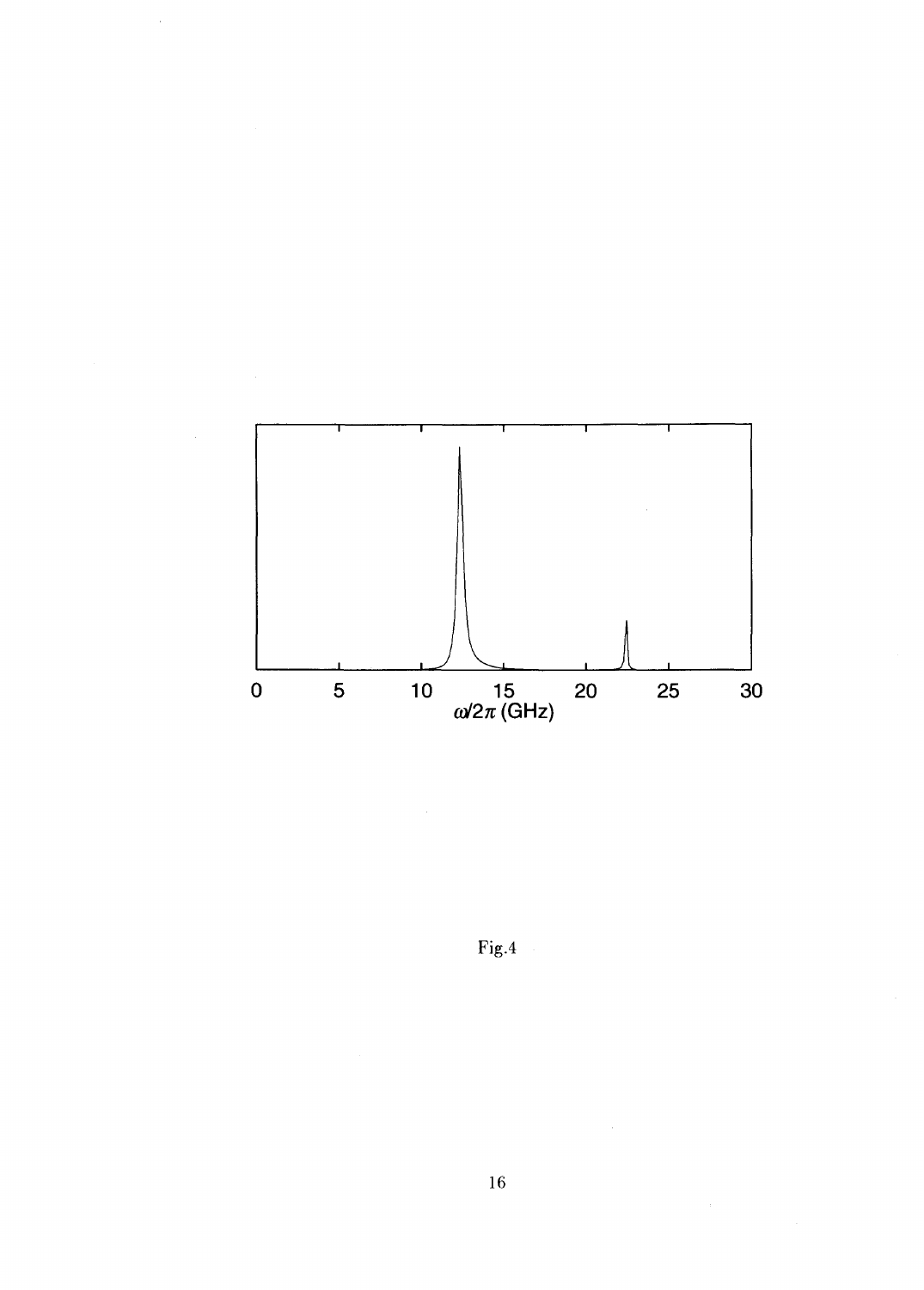

Fig.5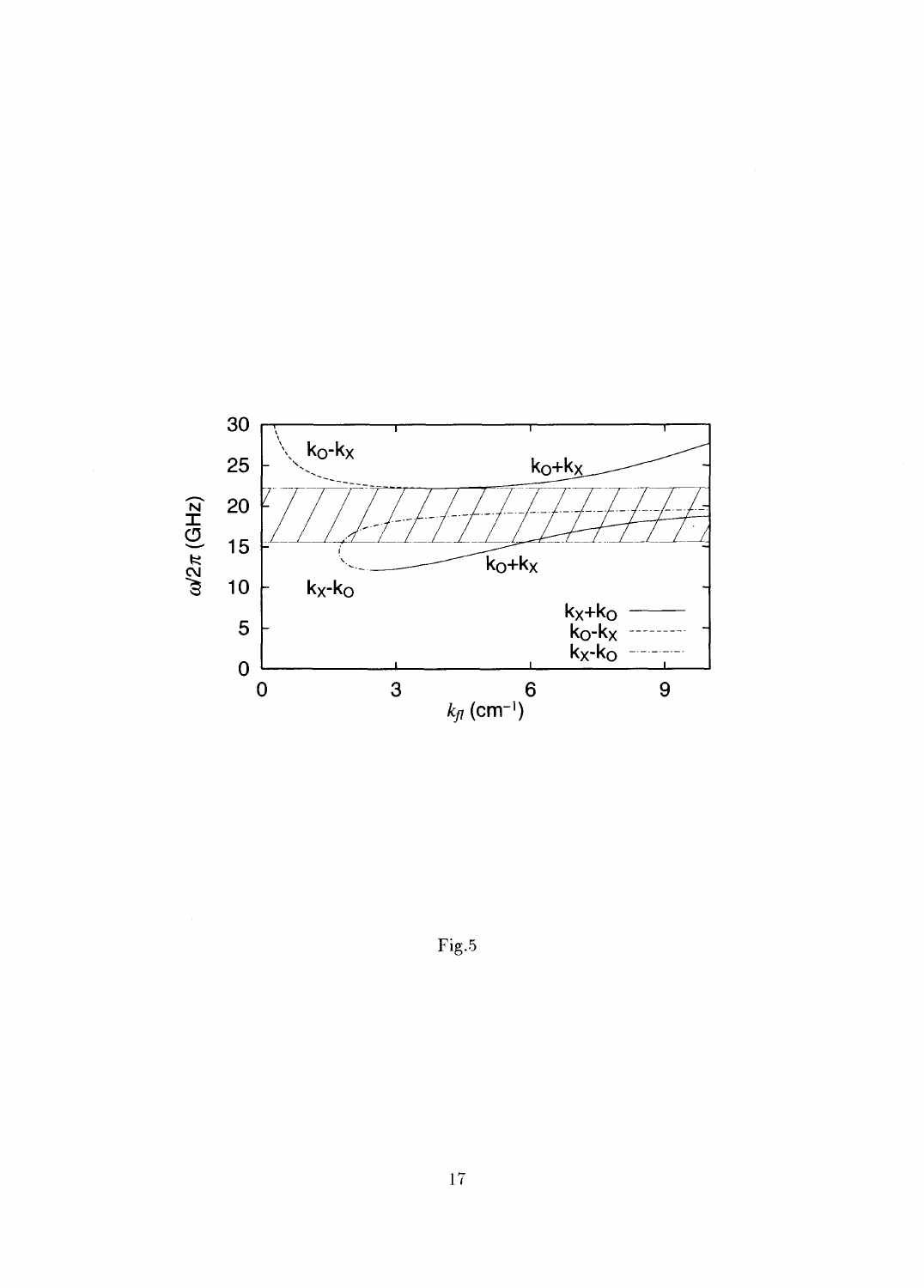

l,

Fig.6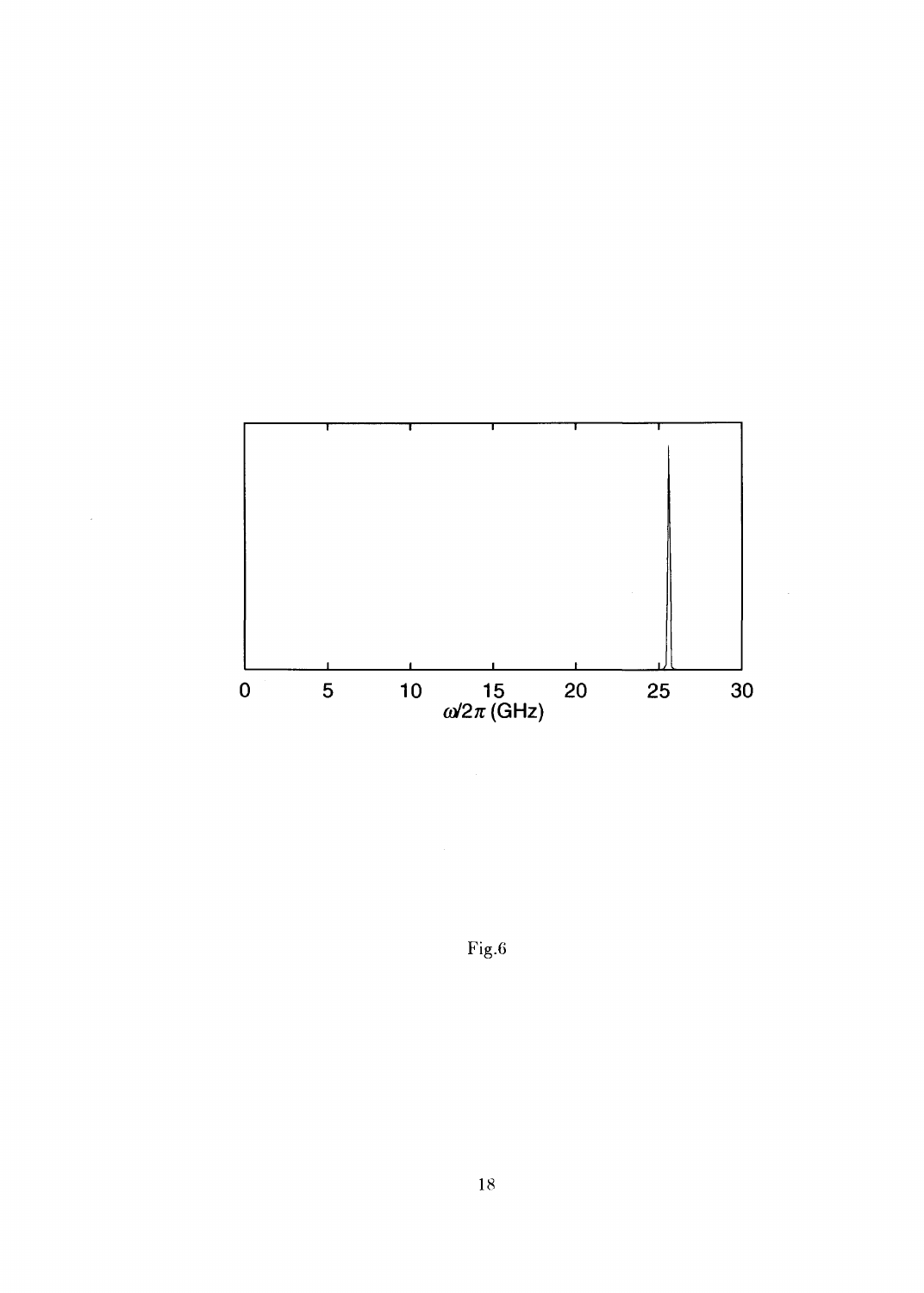

Fig.7

 $\hat{\mathcal{L}}$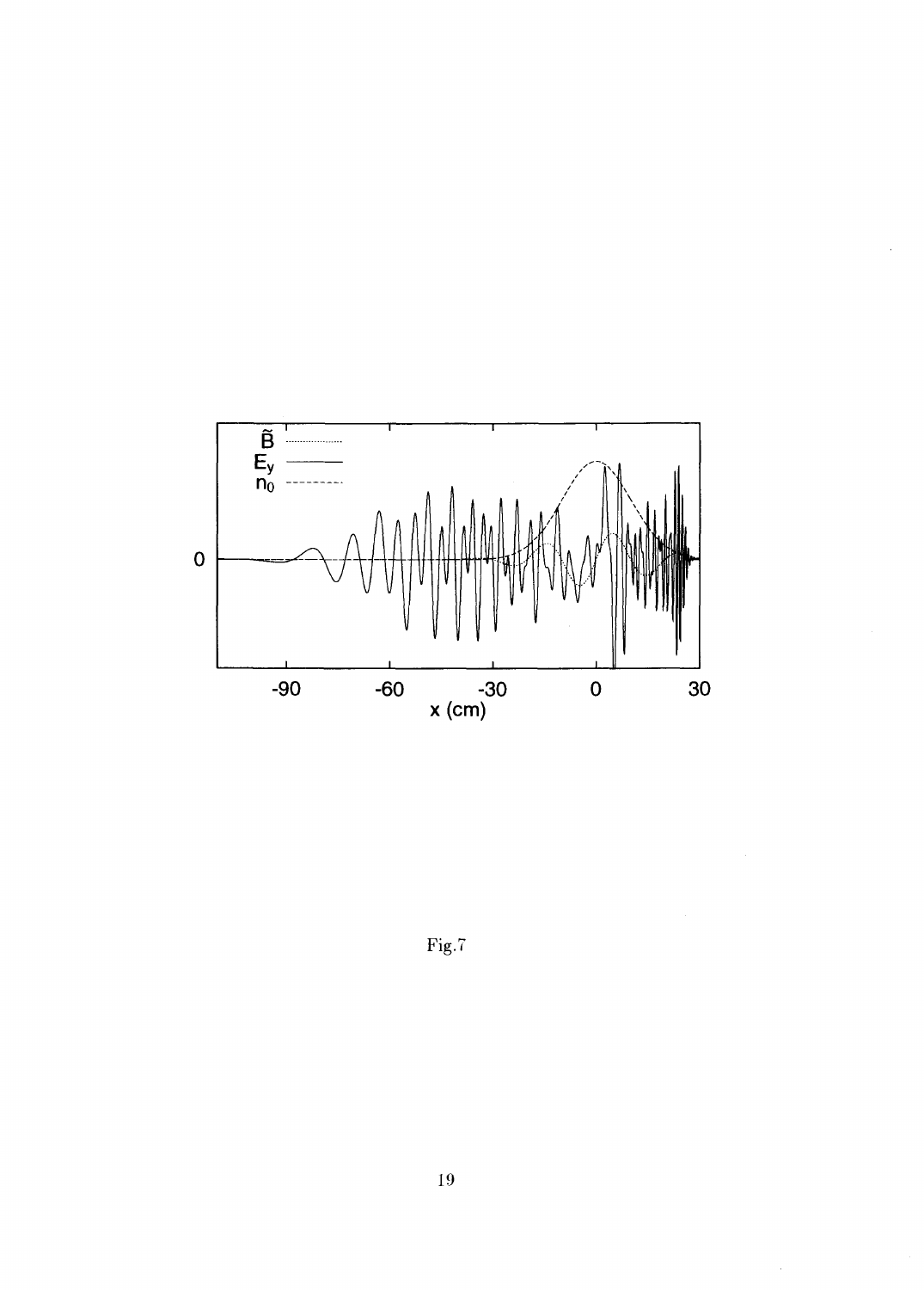

Fig.8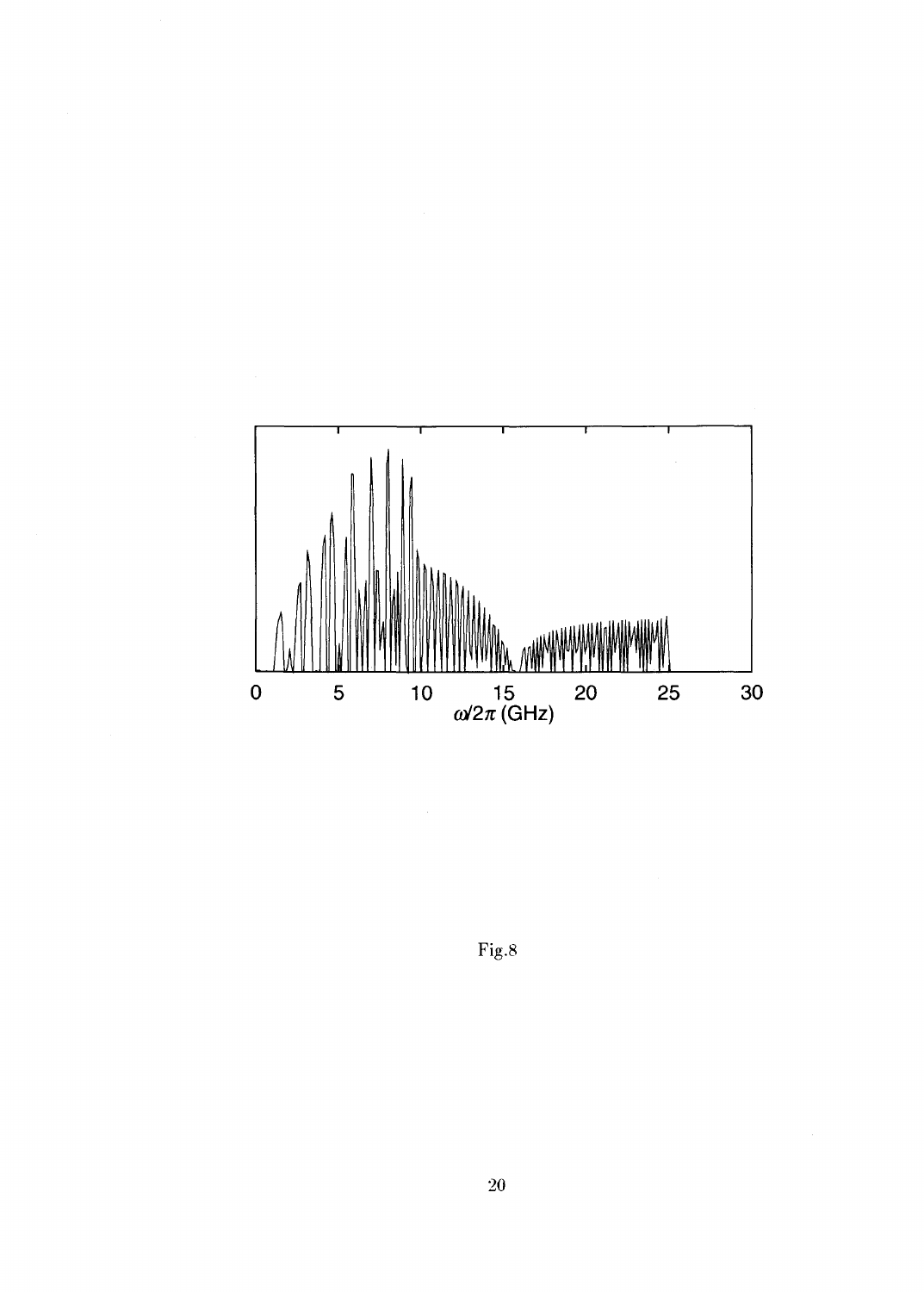### Recent Issues of NIFS Series

NIFS-424 K. Orito, *A New Technique Based on the Transformation of Variables for Nonlinear Drift and Rossby Vortices;* July 1996 NIFS-425 A. Fujisawa, H. Iguchi, S. Lee, T.P. Crowley, Y. Hamada, H. Sanuki, K. Itoh, S. Kubo, H. Idei, T. Minami, K. Tanaka, K. Ida, S. Nishimura, S. Hidekuma, M. Kojima, C. Takahashi, S. Okamura and K. Matsuoka, *Direct Observation of Potential Profiles with a 200keV Heavy Ion Beam Probe and Evaluation of Loss Cone Structure in Toroidal Helical Plasmas on the Compact Helical System;* July 1996 NIFS-426 H. Kitauchi, K. Araki and S. Kida, *Flow Structure of Thermal Convection in a Rotating Spherical Shell;* July 1996 NIFS-427 S. Kida and S. Goto, *Lagrangian Direct-interaction Approximation for Homogeneous Isotropie Turbulence;* July 1996 NIFS-428 V.Yu. Sergeev, K.V. Khlopenkov, B.V. Kuteev, S. Sudo, K. Kondo, F. Sano, H. Zushi, H. Okada, S. Besshou, T. Mizuuchi, K. Nagasaki, Y. Kurimoto and T. Obiki, Recent Experiments on Li Pellet Injection into Heliotron E; Aug. 1996 NIFS-429 N. Noda, V. Philipps and R. Neu, *A Review of Recent Experiments on W and High Z Materials as Plasma-Facing Components in Magnetic Fusion Devices;* Aug. 1996 NIFS-430 R.L Tobler, A. Nishimura and J. Yamamoto, *Design-Relevant Mechanical Properties of 316-Type Stainless Steels for Superconducting Magnets;* Aug. 1996 NIFS-431 K. Tsuzuki, M. Natsir, N. Inoue, A. Sagara, N. Noda, O. Motojima, T. Mochizuki, T. Hino and T. Yamashina, *Hydrogen Absorption Behavior into Boron Films by Glow Discharges in Hydrogen and Helium;* Aug. 1996 NIFS-432 T.-H. Watanabe, T. Sato and T. Hayashi, *Magnetohydrodynamic Simulation on Co- and Counter-helicity Merging of Spheromaks and Driven Magnetic Reconnection;* Aug. 1996 NIFS-433 R. Horiuchi and T. Sato, *Particle Simulation Study of Collisionless Driven Reconnection in a Sheared Magnetic Field;* Aug. 1996 NIFS-434 Y. Suzuki, K. Kusano and K. Nishikawa, *Three-Dimensional Simulation Study of the Magnetohydrodynamic*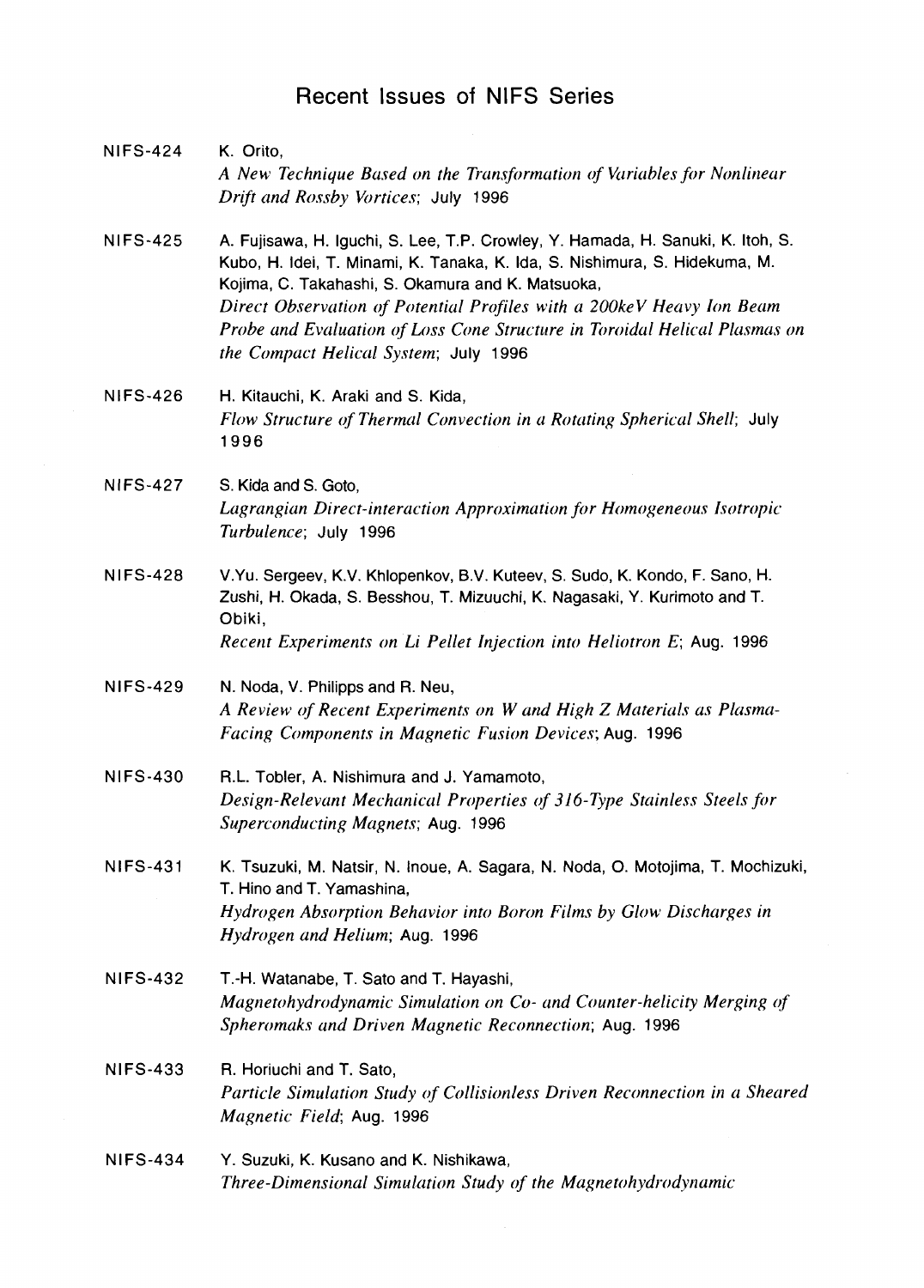*Relaxation Process in the Solar Corona. II.;* Aug. 1996

- NIFS-435 H. Sugama and W. Horton, *Transport Processes and Entropy Production in Toroidally Rotating Plasmas with Electrostatic Turbulence;* Aug. 1996
- NIFS-436 T. Kato, E. Rachlew-Kallne, P. Horling and K.-D Zastrow, *Observations and Modelling of Line Intensity Ratios of OV Multiplet Lines for 2s3s 3SI - 2s3p 3Pj;* Aug. 1996
- NIFS-437 T. Morisaki, A. Komori, R. Akiyama, H. Idei, H. Iguchi, N. Inoue, Y. Kawai, S. Kubo, S. Masuzaki, K. Matsuoka, T. Minami, S. Morita, N. Noda, N. Ohyabu, S. Okamura, M. Osakabe, H. Suzuki, K. Tanaka, C. Takahashi, H. Yamada, I. Yamada and O. Motojima, *Experimental Study of Edge Plasma Structure in Various Discharges on Compact Helical System;* Aug. 1996
- NIFS-438 A. Komori, N. Ohyabu, S. Masuzaki, T. Morisaki, H. Suzuki, C. Takahashi, S. Sakakibara, K. Watanabe, T. Watanabe, T. Minami, S. Morita, K. Tanaka, S. Ohdachi, S. Kubo, N. Inoue, H. Yamada, K. Nishimura, S. Okamura, K. Matsuoka, O. Motojima, M. Fujiwara, A. liyoshi, C. C. Klepper, J.F. Lyon, A.C. England, D.E. Greenwood, D.K. Lee, D.R. Overbey, J.A. Rome, D.E. Schechter and C.T. Wilson, *Edge Plasma Control by a Local Island Divertor in the Compact Helical System;* Sep. 1996 (IAEA-CN-64/C1-2)
- NIFS-439 K. Ida, K. Kondo, K. Nagaski T. Hamada, H. Zushi, S. Hidekuma, F. Sano, T. Mizuuchi, H. Okada, S. Besshou, H. Funaba, Y. Kurimoto, K. Watanabe and T. Obiki, *Dynamics of Ion Temperature in Heliotron-E;* Sep. 1996 (IAEA-CN-64/CP-5)
- NIFS-440 S. Morita, H. Idei, H. Iguchi, S. Kubo, K. Matsuoka, T. Minami, S. Okamura, T. Ozaki, K. Tanaka, K. Toi, R. Akiyama, A. Ejiri, A. Fujisawa, M. Fujiwara, M. Goto, K. Ida, N. Inoue, A. Komori, R. Kumazawa, S. Masuzaki, T. Morisaki, S. Muto, K. Narihara, K. Nishimura, I. Nomura, S. Ohdachi, M.. Osakabe, A. Sagara, Y. Shirai, H. Suzuki, C. Takahashi, K. Tsumori, T. Watari, H. Yamada and I. Yamada, *A Study on Density Profile and Density Limit of NBI Plasmas in CHS;* Sep. 1996 (IAEA-CN-64/CP-3)
- NIFS-441 O. Kaneko, Y. Takeiri, K. Tsumori, Y. Oka, M. Osakabe, R. Akiyama, T. Kawamoto, E. Asano and T. Kuroda, *Development of Negative-Ion-Based Neutral Beam Injector for the Large Helical Device;* Sep. 1996 (IAEA-CN-64/GP-9)
- NIFS-442 K. Toi, K.N. Sato, Y. Hamada, S. Ohdachi, H. Sakakita, A. Nishizawa, A. Ejiri, K. Narihara, H. Kuramoto, Y. Kawasumi, S. Kubo, T. Seki, K. Kitachi, J. Xu, K. Ida, K. Kawahata, I. Nomura, K. Adachi, R. Akiyama, A. Fujisawa, J. Fujita, N. Hiraki, S. Hidekuma, S. Hirokura, H. Idei, T. Ido, H. Iguchi, K. Iwasaki, M.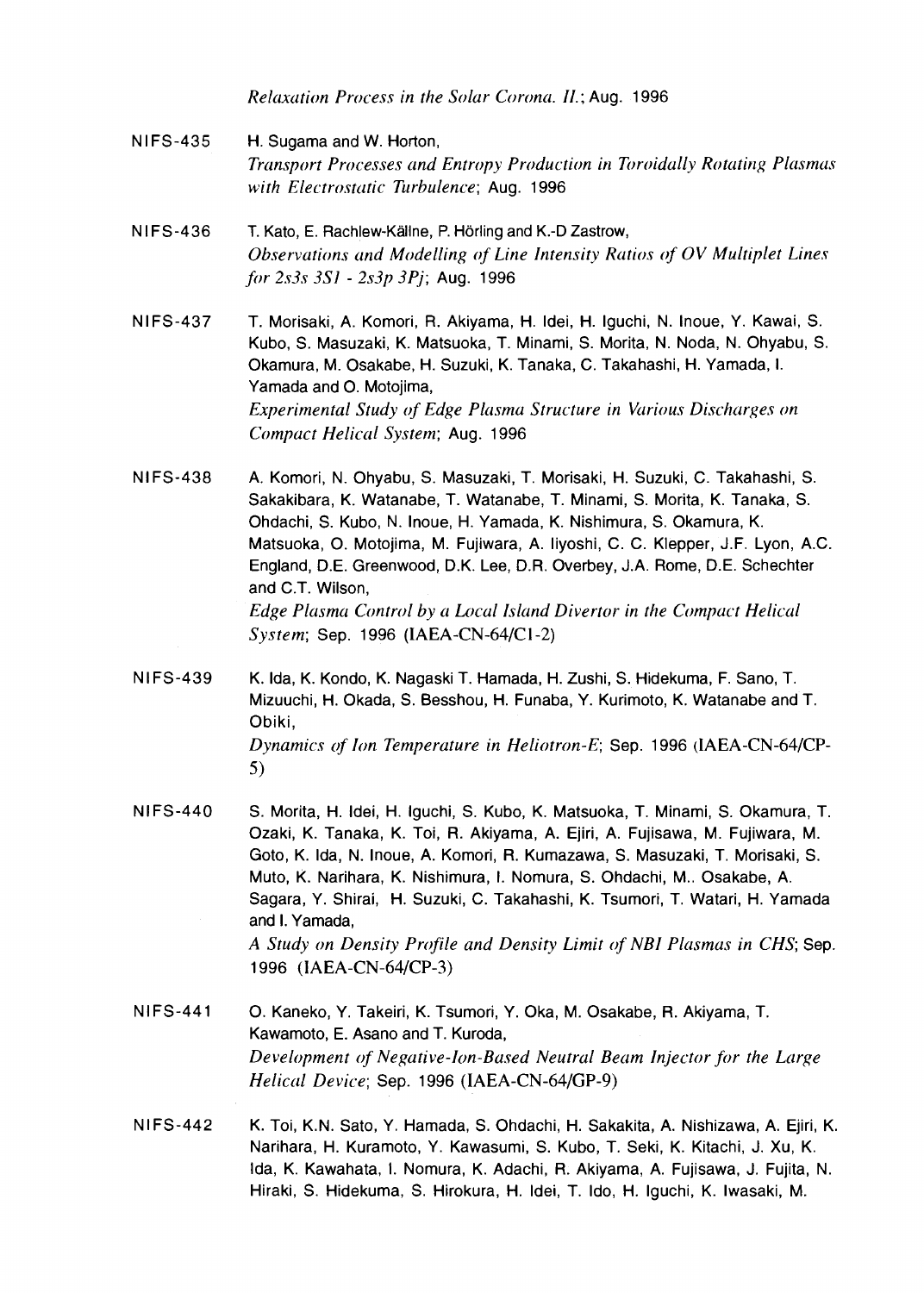Isobe, O. Kaneko, Y. Kano, M. Kojima, J. Koog, R. Kumazawa, T. Kuroda, J. Li, R. Liang, T. Minami, S. Morita, K. Ohkubo, Y. Oka, S. Okajima, M. Osakabe, Y. Sakawa, M. Sasao, K. Sato, T. Shimpo, T. Shoji, H. Sugai, T. Watari, I. Yamada and K. Yamauti, *Studies of Perturbative Plasma Transport, Ice Pellet Ablation and Sawtooth Phenomena in the JIPP T-IIU Tokamak;* Sep. 1996 (IAEA-CN-64/A6-5)

- NIFS-443 Y. Todo, T. Sato and The Complexity Simulation Group, *Vlasov-MHD and Particle-MHD Simulations of the Toroidal Alfvén Eigenmode;* Sep. 1996 (IAEA-CN-64/D2-3)
- NIFS-444 A. Fujisawa, S. Kubo, H. Iguchi, H. Idei, T. Minami, H. Sanuki, K. Itoh, S. Okamura, K. Matsuoka, K. Tanaka, S. Lee, M. Kojima, T.P. Crowley, Y. Hamada, M. Iwase, H. Nagasaki, H. Suzuki, N. Inoue, R. Akiyama, M, Osakabe, S. Morita, C. Takahashi, S. Muto, A. Ejiri, K. Ida, S. Nishimura, K. Narihara, I. Yamada, K. Toi, S. Ohdachi, T. Ozaki, A. Komori, K. Nishimura, S. Hidekuma, K. Ohkubo, D.A. Rasmussen, J.B. Wilgen, M. Murakami, T. Watari and M. Fujiwara, An Experimental Study of Plasma Confinement and Heating Efficiency through the Potential Profile Measurements with a Heavy Ion Beam Probe in the Compact Helical System; Sep. 1996 (IAEA-CN-64/C1-5)
- NIFS-445 O. Motojima, N. Yanagi, S. Imagawa, K. Takahata, S. Yamada, A. Iwamoto, H. Chikaraishi, S. Kitagawa, R. Maekawa, S. Masuzaki, T. Mito, T. Morisaki, A. Nishimura, S. Sakakibara, S. Satoh, T. Satow, H. Tamura, S. Tanahashi, K. Watanabe, S. Yamaguchi, J. Yamamoto, M.Fujiwara and A. liyoshi, Superconducting Magnet Design and Construction of LHD; Sep. 1996 (IAEA-CN-64/G2-4)
- NIFS-446 S. Murakami, N. Nakajima, S. Okamura, M. Okamoto and U. Gasparino, Orbit Effects of Energetic Particles on the Reachable  $\beta$ -Value and the Radial Electric Field in NBI and ECR Heated Heliotron Plasmas; Sep. 1996 (IAEA-CN-64/CP-6) Sep. 1996
- NIFS-447 K. Yamazaki, A. Sagara, O. Motojima, M. Fujiwara, T. Amano, H. Chikaraishi, S. Imagawa, T. Muroga, N. Noda, N. Ohyabu, T. Satow, J.F. Wang, K.Y. Watanabe, J. Yamamoto , H. Yamanishi, A. Kohyama, H. Matsui, O. Mitarai, T. Noda, A.A. Shishkin, S. Tanaka and T. Terai *Design Assessment of Heliotron Reactor;* Sep. 1996 (IAEA-CN-64/G1-5)
- NIFS-448 M. Ozaki, T. Sato and the Complexity Simulation Group, *Interactions of Convecting Magnetic Loops and Arcades;* Sep. 1996
- NIFS-449 T. Aoki, *Interpolated Differential Operator (IDO) Scheme for Solving Partial Differential Equations;* Sep. 1996
- NIFS-450 D. Biskamp and T. Sato, *Partial Reconnection in the Sawtooth Collapse;* Sep. 1996